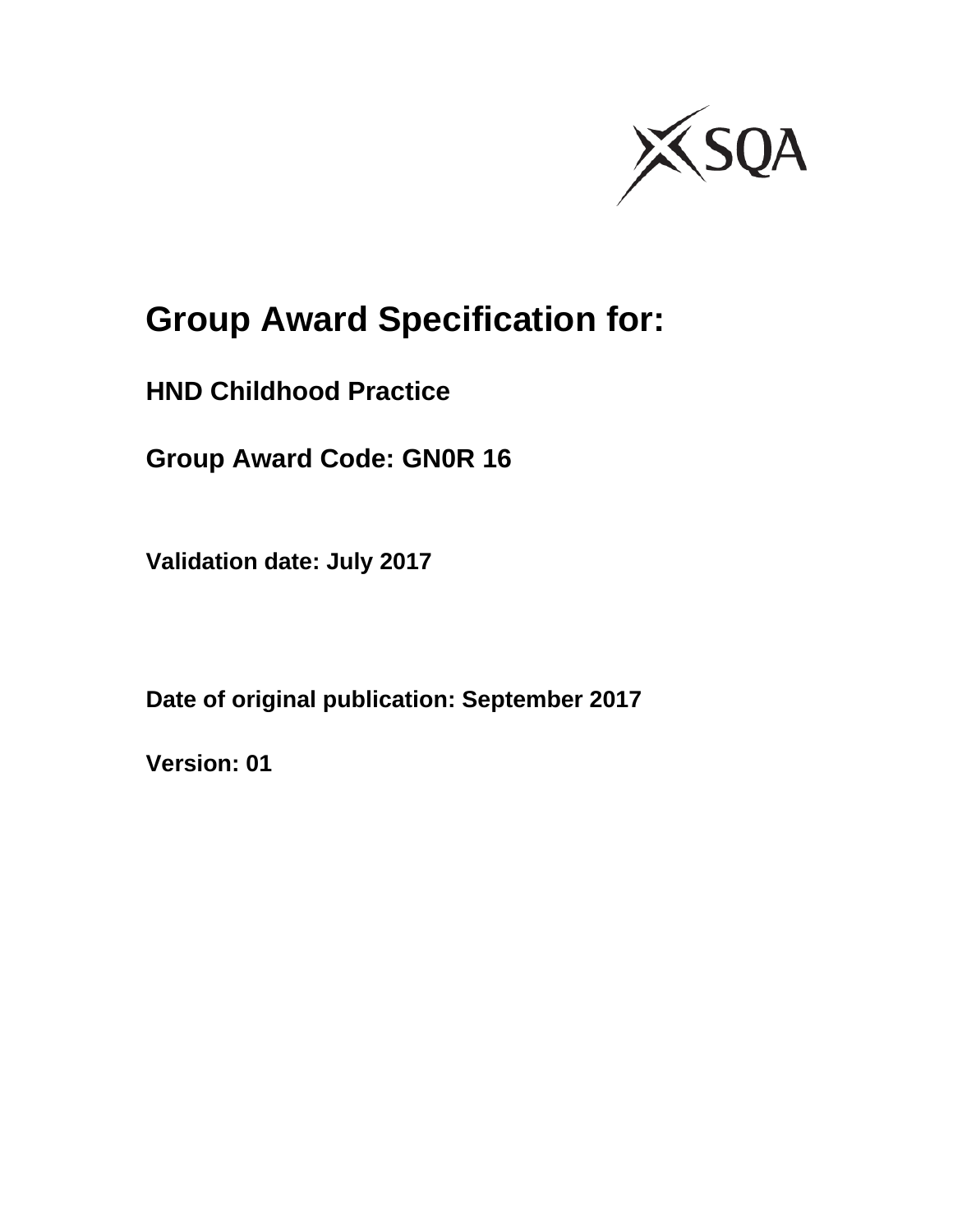### **Contents**

| 2 |     |                                                                               |  |
|---|-----|-------------------------------------------------------------------------------|--|
|   | 21  |                                                                               |  |
| 3 |     |                                                                               |  |
|   | 3.1 |                                                                               |  |
|   | 3.2 |                                                                               |  |
|   | 3.3 |                                                                               |  |
| 4 |     |                                                                               |  |
|   | 4.1 |                                                                               |  |
| 5 |     | Additional benefits of the qualification in meeting employer needs 6          |  |
|   | 5.1 |                                                                               |  |
|   |     |                                                                               |  |
|   | 5.2 | Mapping of National Occupational Standards (NOS) and/or trade body standards  |  |
|   |     |                                                                               |  |
|   | 5.3 | Mapping of Core Skills development opportunities across the qualification  15 |  |
|   | 5.4 |                                                                               |  |
| 6 |     |                                                                               |  |
|   | 6.1 |                                                                               |  |
|   | 6.2 |                                                                               |  |
|   | 6.3 |                                                                               |  |
|   | 6.4 |                                                                               |  |
|   | 6.5 |                                                                               |  |
|   |     |                                                                               |  |
| 8 |     |                                                                               |  |
| 9 |     |                                                                               |  |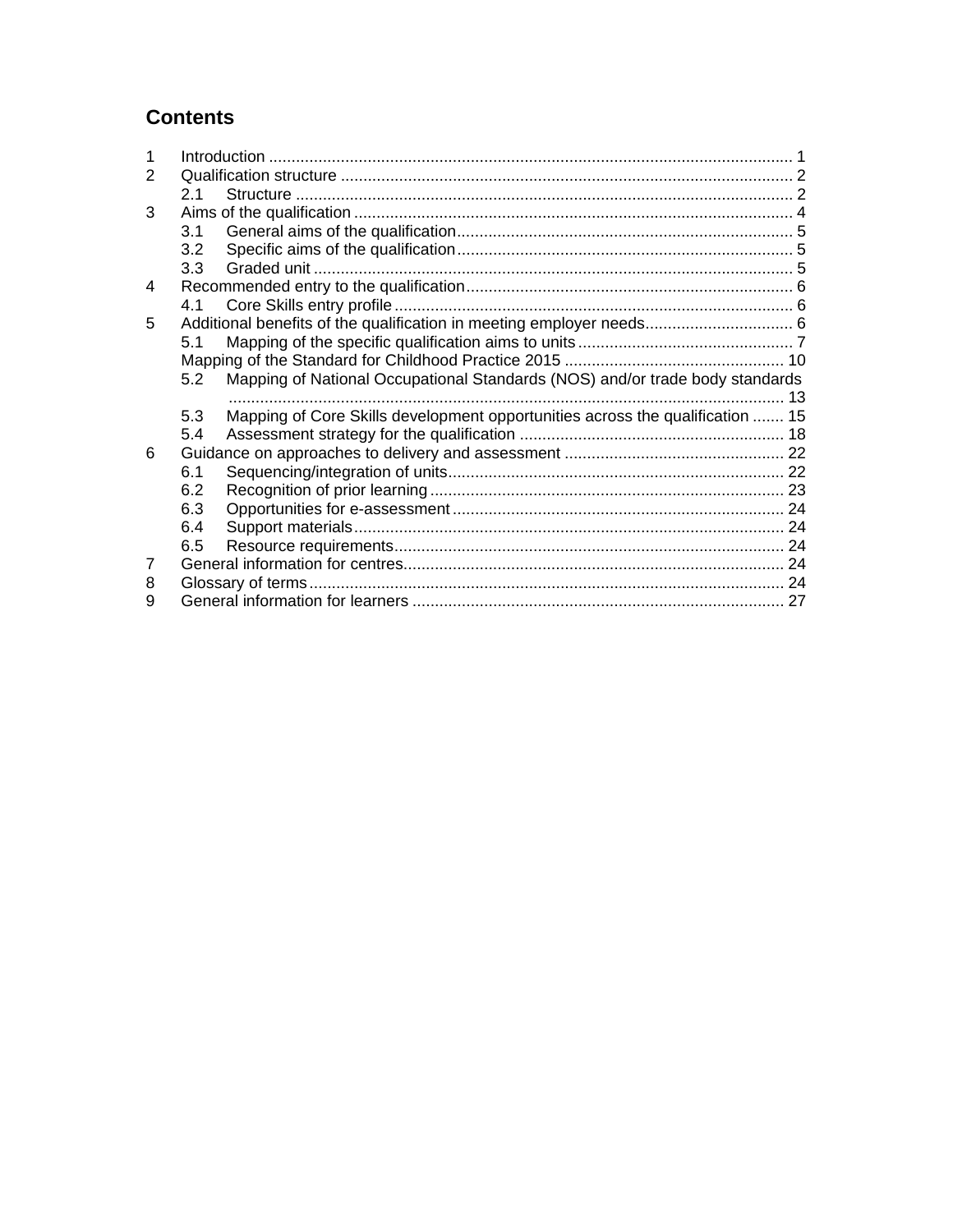## **1 Introduction**

This document was previously known as the arrangements document. The purpose of this document is to:

- assist centres to implement, deliver and manage the qualification.
- provide a guide for new staff involved in offering the qualification.
- inform course managers teaching staff, assessors, learners, employers and HEIs of the aims and purpose of the qualification.
- provide details of the range of learners the qualification is suitable for and progression opportunities.

SQA initiated a scoping report of the PDA Childhood Practice (G96H 48) and the HND Childhood Practice (code) as part of a major review of all Childhood Practice qualifications. The Quality Design Team (QDT) was mindful to make the best use of relevant data that was gathered from centres delivering the award.

The HNC Childhood Practice has seen significant changes to the previous qualification (HNC Early Education and Childcare) and reflects the Scottish Government's policy of enabling workers to be able to move more seamlessly across the Early Learning and Childcare sector and the Social Services sector.

In line with the Scottish Government's intention to strengthen leadership and improve career opportunities a revision of the HND Childhood Practice was required.

The timing of the review reflects major developments within Early Learning and Childcare, such as:

- The revision of the Childhood Practice Standards 2015
- The Review of the Scottish Early Learning and Childcare Workforce 2015
- The implementation of the Children and Young People (Scotland) Act 2014
- Building the Ambition: The National Practice Guidance for Early Learning and Childcare. 2014
- $\bullet$  The revision of the SSSC Codes of Practice 2016
- How Good is our Early Learning and Childcare.2016
- Blueprint 20/20: The Expansion of Early Learning and Childcare in Scotland 2017
- ◆ The Revision of the National Care Standards 2017

This qualification is suitable for learners who hold a practitioner qualification as specified by the Scottish Social Services Council (SSSC). In addition, learners should be working in, or have access to a placement in the Childhood Practice sector. Due to the diversity of roles within the sector learners may not be working directly with children but may be in a coordinating role. However it is the responsibility of the learner to ensure that they have sufficient time in an early learning and childcare setting or a playwork setting to ensure that they can carry out all the required elements of the award.

The key features included in this award focus on the job roles of those aspiring to advance their practice within the Childhood Practice sector. The award will give learners the opportunity to consolidate and reflect on their own work experience to advance their learning beyond that of the practitioner role.

Learners can progress to the BA Childhood Practice or PDA Childhood Practice at SCQF level 9. Both these qualifications are the SSSC registration requirements for manager/lead practitioner. Centres are advised to consult SSSC for their current requirements in relation to Childhood Practice awards.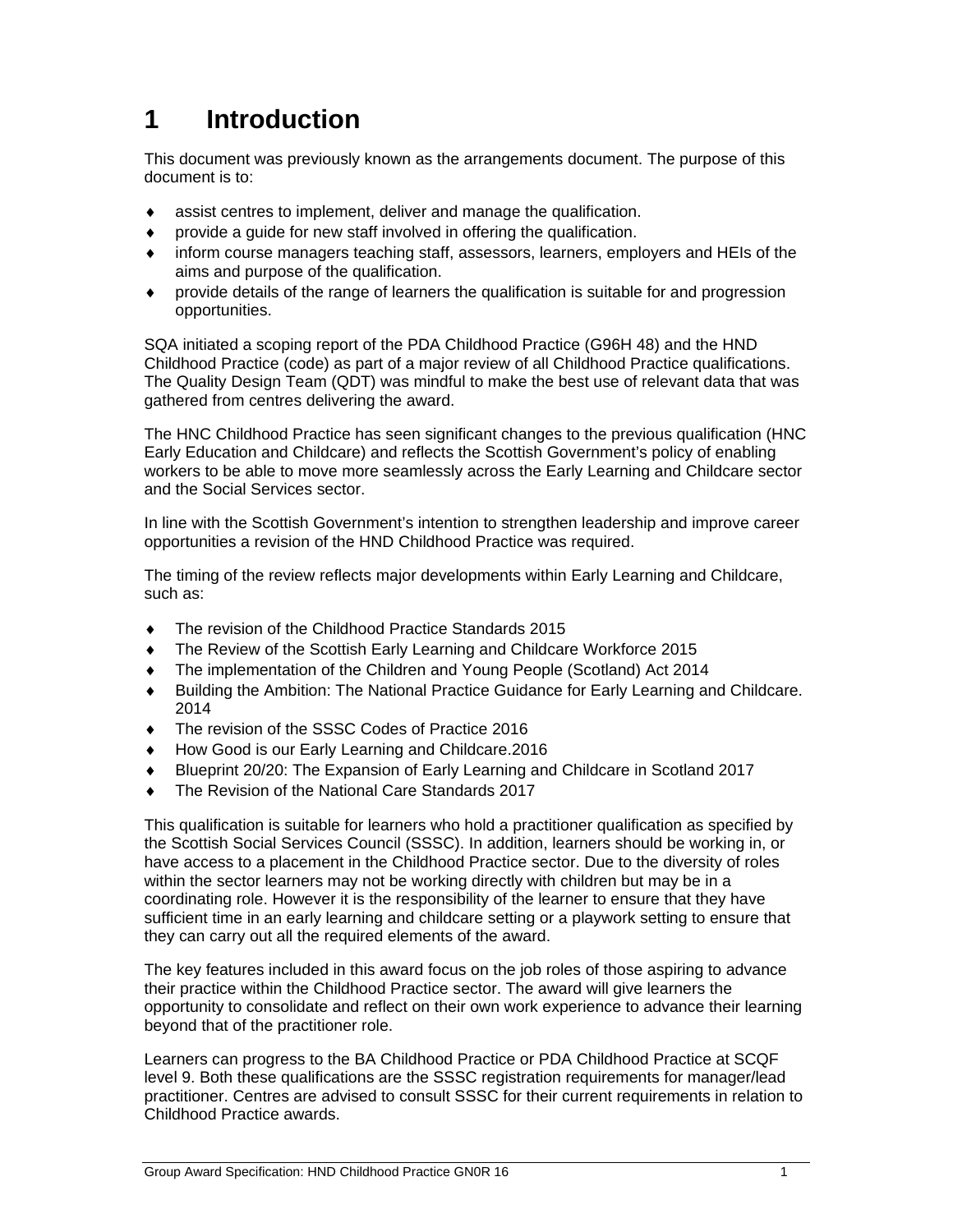## **2 Qualification structure**

In order to achieve the HND Childhood Practice the learner must have a total of 240 credits at SCQF level 7 and 8. Learners will have previously achieved a practitioner qualification, as prescribed by SSSC, which will have differing amounts of credits attached. It is the responsibility of the centre to ensure that any deficiency in credits is addressed.

The level 8 component of the award comprises 15 SQA unit credits, 120 SCQF credit points of which 80 SCQF credits are achieved through the completion of the PDA Childhood Practice, 16 SCQF credits from the mandatory optional units, a graded unit at 8 SCQF credits and a further 16 SCQF credits in the optional unit section.

A mapping of Core Skills development opportunities, Standard for Childhood Practice and the national occupational standards is available in Section 5.

### **2.1 Structure**

|         | Mandatory HN Units (all units must be selected - 10 SQA credits 80 SCQF credit |  |  |
|---------|--------------------------------------------------------------------------------|--|--|
| points) |                                                                                |  |  |

| 4 code            | 2 code | Unit title                                |   | <b>SCQF</b><br>credit<br>points | <b>SQA</b><br>credit |
|-------------------|--------|-------------------------------------------|---|---------------------------------|----------------------|
| HT <sub>8</sub> J | 35     | Childhood Practice: Enhanced Professional | 8 | 16                              | $\mathcal{P}$        |
|                   |        | Practice                                  |   |                                 |                      |
| HT <sub>8</sub> K | 35     | Childhood Practice: Leadership and Team   | 8 | 16                              | $\mathcal{P}$        |
|                   |        | Working                                   |   |                                 |                      |
| HT <sub>8</sub> L | 35     | Childhood Practice: Integrated and        | 8 | 16                              | $\mathcal{P}$        |
|                   |        | <b>Collaborative Working</b>              |   |                                 |                      |
| HT8M              | 35     | Childhood Practice: Policy to Practice    | 8 | 16                              | 2                    |
| HT <sub>8N</sub>  | 35     | Childhood Practice: Pedagogical           | 8 | 16                              | $\mathcal{P}$        |
|                   |        | Approaches                                |   |                                 |                      |

**Mandatory SVQ units (2 SQA credits a minimum of 16 SCQF credit points must be selected)** 

| 4 code            | 2 code | <b>Unit title</b>                                                                            | <b>SCQF</b><br>level | <b>SCQF</b><br>credit<br>points | <b>SQA</b><br>credit |
|-------------------|--------|----------------------------------------------------------------------------------------------|----------------------|---------------------------------|----------------------|
| H <sub>5</sub> VW | 04     | Take Responsibility for the Continuing<br>Professional Development of Yourself and<br>Others | 9                    | 10                              |                      |
| <b>H5W1</b>       | 04     | Lead Curriculum Provision of Early Education<br>for Children                                 | 10                   | 13                              |                      |
| <b>H5W3</b>       | 04     | Lead the Support of Children's<br>Communication                                              | 9                    | 10                              |                      |
| <b>H5W4</b>       | 04     | Lead the Support for Children's Creativity                                                   | 9                    | 7                               |                      |
| <b>H5W5</b>       | 04     | Lead the Support for Children's Mathematical<br>Learning, exploration and Problem Solving    | 9                    | 10                              |                      |
| FT <sub>5</sub> H | 04     | Work with other Organisations, Agencies and<br>professionals                                 | 9                    | $12 \overline{ }$               |                      |
| FT5M              | 04     | Implement Contemporary frameworks within a<br><b>Play Context</b>                            | 9                    | $12 \overline{ }$               |                      |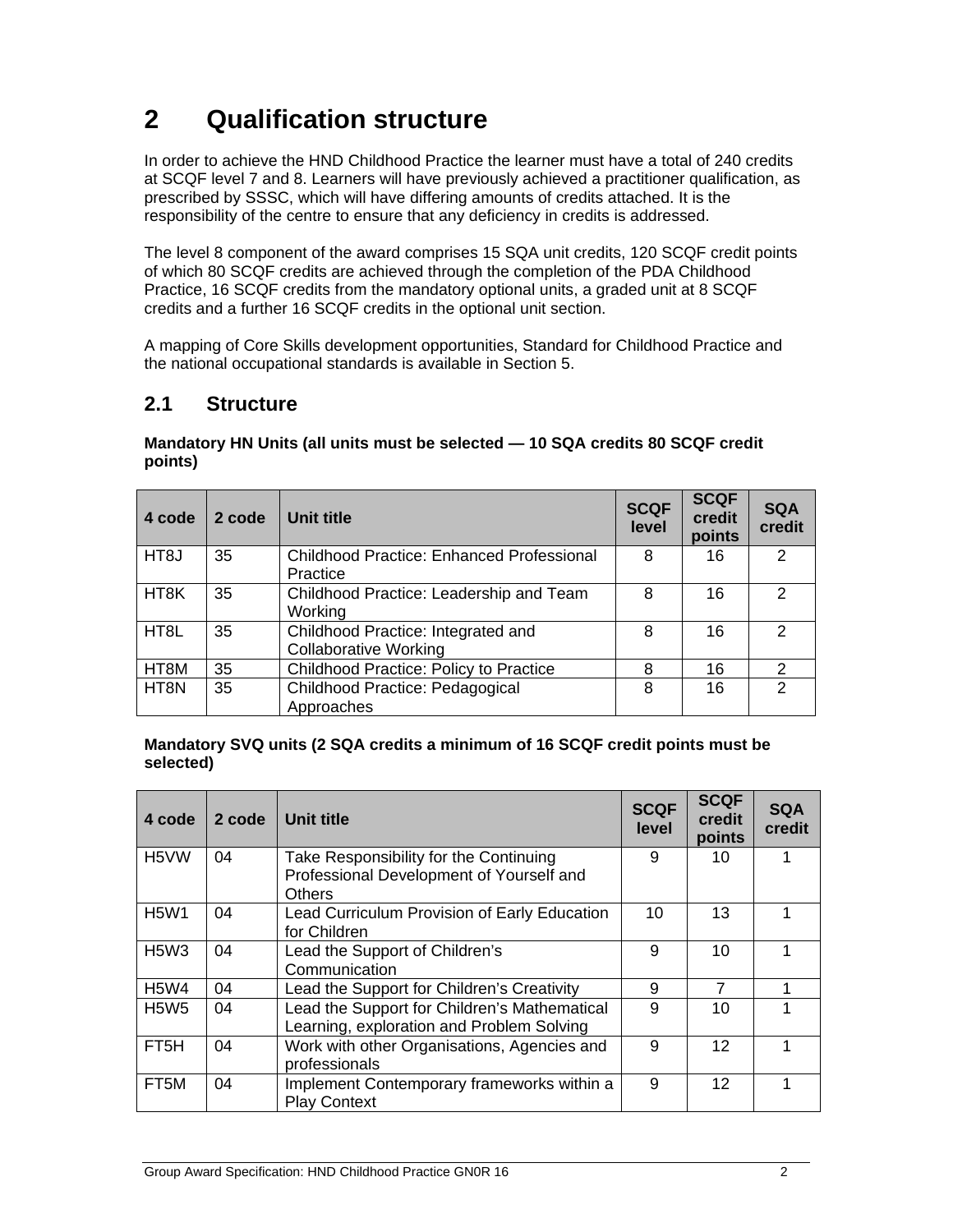| 4 code                        | 2 code | Unit title                                                                                                   |                 | <b>SCQF</b><br>credit<br>points | <b>SQA</b><br>credit |
|-------------------------------|--------|--------------------------------------------------------------------------------------------------------------|-----------------|---------------------------------|----------------------|
| FT <sub>5</sub> C             | 04     | <b>Establish and Develop Working Relationships</b>                                                           | 9               | 9                               |                      |
| FT <sub>5</sub> K             | 04     | Research, Design and Facilitate Possibilities<br>for Self Directed Play                                      | 10 <sup>1</sup> | 18                              |                      |
| H <sub>5</sub> W <sub>0</sub> | 04     | Lead Provision for Babies and Children in<br>Partnership with Parents and Carers                             | 10              | 10 <sup>1</sup>                 |                      |
| <b>H5W2</b>                   | 04     | Lead the Physical, Cognitive, Emotional and<br>Social Development of Children                                | 10              | 8                               |                      |
| H <sub>5</sub> W <sub>6</sub> | 04     | Evaluate the Environment for Children and<br><b>Families</b>                                                 | 10              | 8                               |                      |
| H <sub>5</sub> WK             | 04     | Support Parents and Carers to Acquire Skills<br>to Care for and Protect Babies, Children and<br>Young People | 9               | 11                              |                      |

#### **Mandatory HN Graded Unit (must be selected — 1 SQA credit 8 SCQF credit points)**

| l 4 code    | $\vert$ 2 code | <b>∣Unit title</b>                       | <b>SCQF</b><br>level | <b>SCQF</b><br>credit<br>points | <b>SQA</b><br>credit |
|-------------|----------------|------------------------------------------|----------------------|---------------------------------|----------------------|
| <b>HV81</b> | 35             | <b>Childhood Practice: Graded Unit 2</b> |                      |                                 |                      |

#### **Optional units — (2 SQA credits with a minimum of 16 SCQF credit points must be selected, more credits may be selected in order to achieve the 30 SQA credits for the group award)**

Learners will have previously achieved a practitioner qualification, as proscribed by SSSC, which will have differing amounts of credits attached. It is the responsibility of the centre to ensure that any deficiency in credits is addressed to achieve 30 SQA credits

Please note a unit can only be selected if not already included in HNC Childhood Practice/Social Services

| 4 code            | 2 code | Unit title                                                                                                                               | <b>SCQF</b><br>level | <b>SCQF</b><br>credit<br>points | <b>SQA</b><br>credit |
|-------------------|--------|------------------------------------------------------------------------------------------------------------------------------------------|----------------------|---------------------------------|----------------------|
| DN <sub>1</sub> L | 35     | Managing the Implementation of the Values<br>and Principles of Playwork                                                                  | 8                    | 8                               |                      |
| DN <sub>88</sub>  | 35     | Sociology of Childhood                                                                                                                   | 8                    | 8                               |                      |
| <b>DV0K</b>       | 35     | Supporting and Managing the Protection of<br><b>Individuals</b>                                                                          | 8                    | 8                               |                      |
| F56T              | 35     | Childhood Practice and Social Services:<br>Applied Psychology                                                                            | 8                    | 8                               |                      |
| <b>F56V</b>       | 35     | <b>Childhood Practice and Social Services:</b><br><b>Applied Sociology</b>                                                               | 8                    | 8                               |                      |
| <b>F56W</b>       | 35     | <b>Childhood Practice and Social Services:</b><br>Assessment, Planning, Implementation and<br><b>Evaluation of Professional Practice</b> | 8                    | 16                              | $\mathfrak{p}$       |
| D7ME              | 35     | Communication and Behaviour Science                                                                                                      | 8                    | 8                               |                      |
| H994              | 34     | <b>Collaborative Working</b>                                                                                                             | 7                    | 8                               |                      |
| H990              | 34     | Supporting Children and Young People with<br><b>Additional Support Needs</b>                                                             | 7                    | 8                               |                      |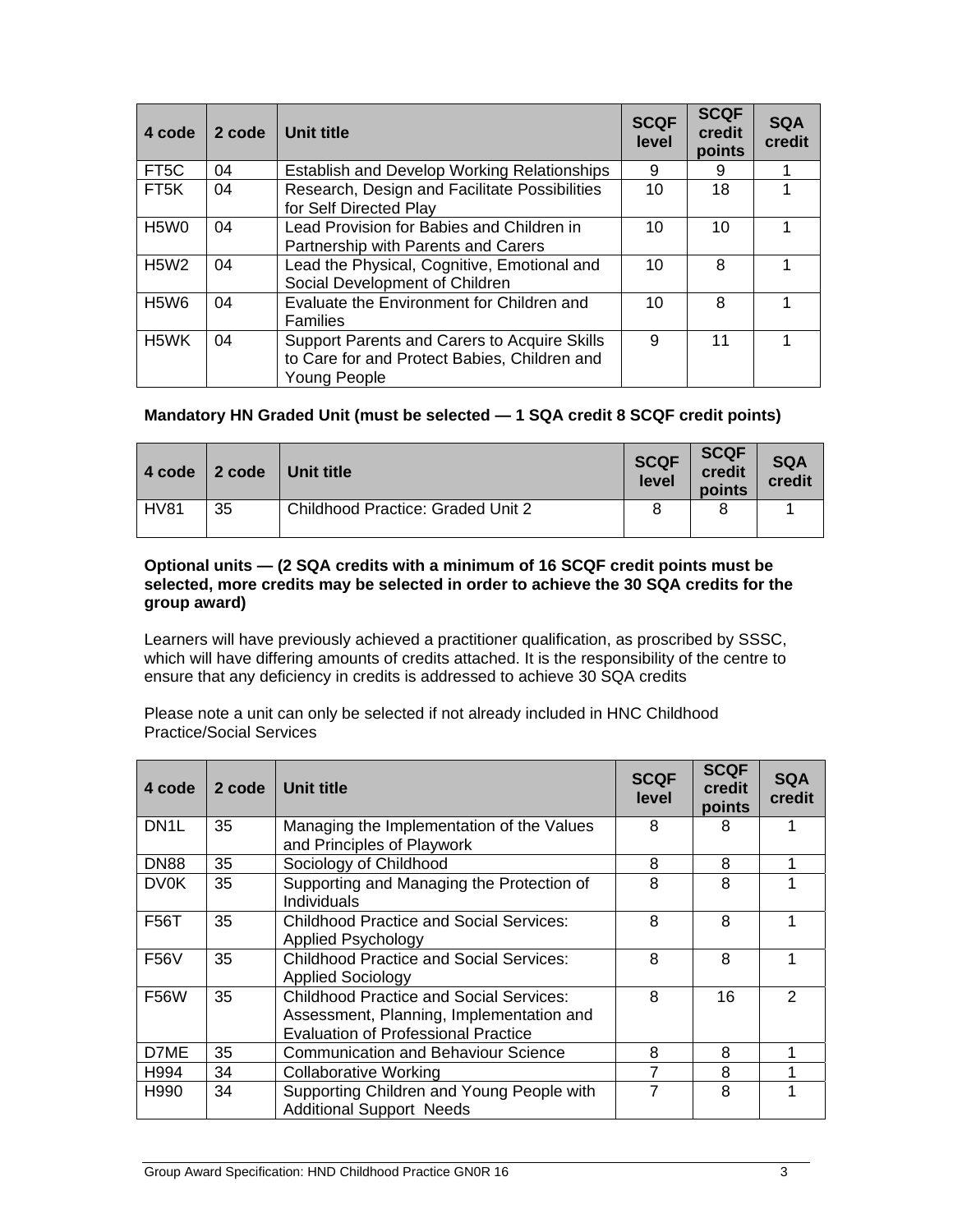| 4 code            | 2 code | Unit title                                                 | <b>SCQF</b><br>level | <b>SCQF</b><br>credit<br>points | <b>SQA</b><br>credit |
|-------------------|--------|------------------------------------------------------------|----------------------|---------------------------------|----------------------|
| <b>H98Y</b>       | 34     | Supporting Children and Young People's<br><b>Behaviour</b> | 7                    | 8                               |                      |
| <b>DM0F</b>       | 34     | Caring for Young People in Secure Care<br>Settina          | 7                    | 8                               |                      |
| H <sub>98</sub> X | 34     | Support for Play, Learning and Development                 | 7                    | 8                               |                      |
| <b>DF53</b>       | 34     | <b>Facilitating Playwork Opportunities</b>                 | 7                    | 8                               |                      |
| H995              | 34     | <b>Strategies for Child Health</b>                         | 7                    | 8                               |                      |
| H993              | 34     | Play                                                       |                      | 8                               |                      |
| H992              | 34     | <b>Supporting Contemporary Families</b>                    |                      | 8                               |                      |
| H <sub>9</sub> PL | 34     | Supporting our Youngest Children 0-3 years                 | 7                    | 8                               |                      |
| H9PM              | 34     | Working with Children 3-6 years                            | 7                    | 8                               |                      |
| H9PN              | 34     | Working with Children 6-8 years                            | 7                    | 8                               |                      |
| H <sub>9</sub> PP | 34     | Working with Children 8-12 years                           | 7                    | 8                               |                      |
| F9D <sub>9</sub>  | 34     | <b>Administration of Medication</b>                        | 7                    | 8                               |                      |
| <b>FM66</b>       | 34     | Social Science: Research and Methodology                   | 7                    | 8                               |                      |

#### **SVQ Group Awards (SCQF Level 7 minimum 8 SQA credits maximum 9 SQA credits)**

| 4 code            | 2 code | Unit title                              | <b>SCQF</b><br>level | <b>SCQF</b><br>credit<br>points | <b>SQA</b><br>credit |
|-------------------|--------|-----------------------------------------|----------------------|---------------------------------|----------------------|
| GH <sub>5</sub> W | 23     | SVQ Social Services: Children and Young |                      |                                 |                      |
|                   |        | People                                  |                      |                                 |                      |
| G84W              | 23     | SVQ Playwork                            |                      |                                 |                      |
| GD <sub>1</sub> V | 23     | SVQ in Playwork                         |                      |                                 |                      |

#### **HN Group Awards (SCQF Level 7 12 SQA credits)**

| 4 code      | 2 code | Unit title                                      | <b>SCQF</b><br>level | <b>SCQF</b><br>credit<br>points | <b>SQA</b><br>credit |
|-------------|--------|-------------------------------------------------|----------------------|---------------------------------|----------------------|
| GK9T        | 15     | <b>HNC Childhood Practice</b>                   |                      | 100                             | 12                   |
| <b>GK89</b> | 15     | <b>HNC Social Services</b>                      |                      | 100                             | 12                   |
| G7CX        | 15     | <b>HNC Early Education and Childcare</b>        |                      | 96                              | 12                   |
| G8P2        | 15     | <b>HNC Additional Support Needs: Supporting</b> |                      | 96                              | $12 \overline{ }$    |
|             |        | the Individual                                  |                      |                                 |                      |

## **3 Aims of the qualification**

The principal aim of the HND in Childhood Practice is to allow learners to advance their professional knowledge and understanding beyond the practitioner role.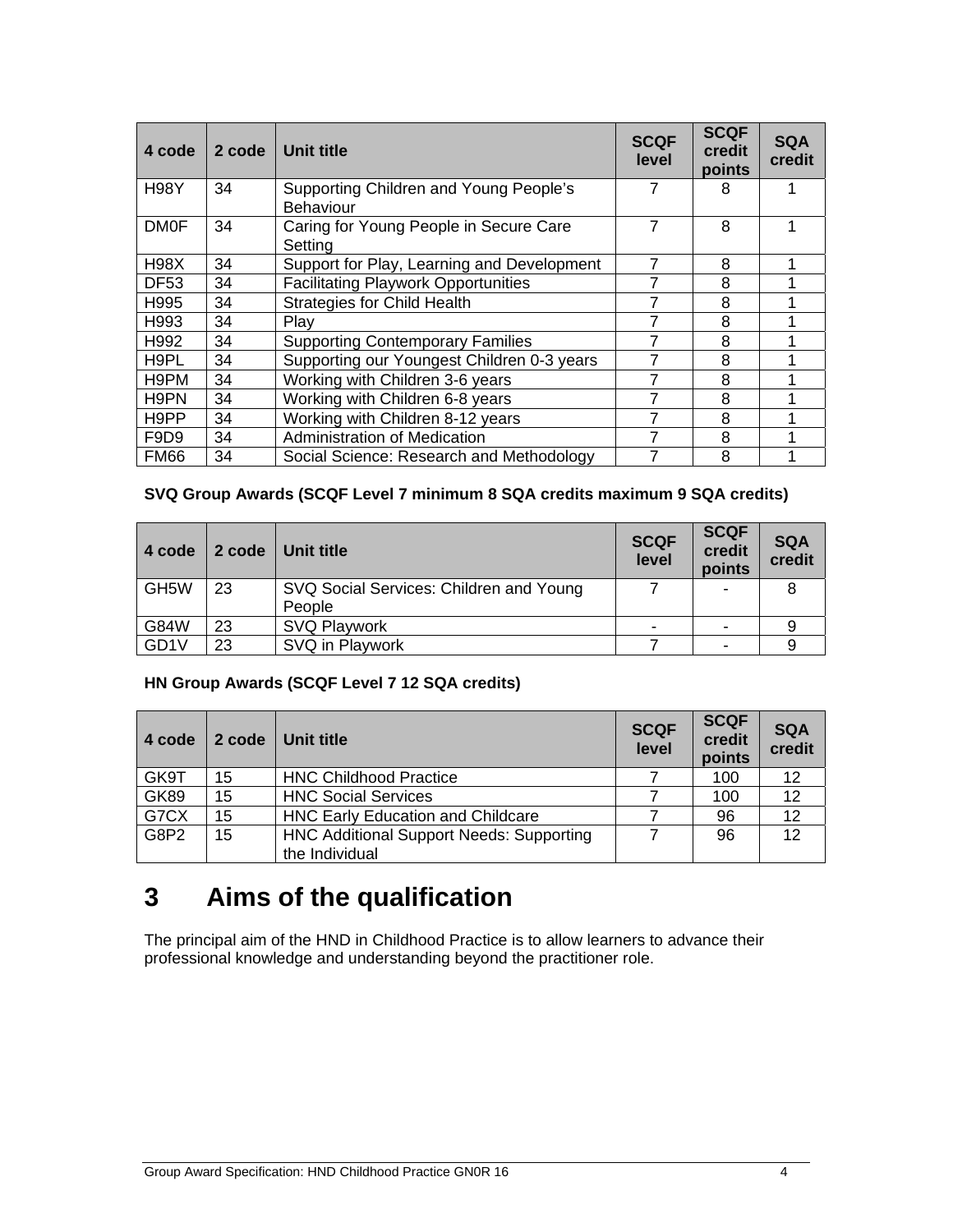### **3.1 General aims of the qualification**

All HNDs have a range of broad aims that are generally applicable to all equivalent Higher Education (HE) qualifications:

- 1 Develop and/or strengthen critical and evaluative thinking
- 2 Develop and/or strengthen problem solving
- 3 Develop and/or strengthen the ability to manage and absorb large amounts of information
- 4 Convey complex information
- 5 Exercise autonomy and initiative in some activities
- 6 Develop and/or strengthen personal effectiveness
- 7 Develop and/or strengthen the ability to take responsibility for one's own learning
- 8 Develop and/or strengthen study and research skills
- 9 Develop and/or strengthen skills in IT
- 10 Develop and/or strengthen skills in numeracy
- 11 Enable progression within the SCQF

### **3.2 Specific aims of the qualification**

- 1 Develop professional practice
- 2 Enable learners to demonstrate an understanding of the skills inherent in effective leadership, team working and collaborative working.
- 3 Develop an understanding of theoretical concepts and pedagogy in Early Learning, Childcare and Playwork
- 4 Enable candidates to develop a critical understanding of local, national and international polices and legal frameworks which impact on their practice.
- 5 Provide better outcomes for children and young people
- 6 Engage in personal reflection for continued improvement.<br>7 Contribute to the development of high quality and flexible
- 7 Contribute to the development of high quality and flexible early learning and childcare and playwork services
- 8 Collaborate with other agencies and other children's services
- 9 Develop skills and knowledge to conduct research into professional childhood practice
- 10 Conform to a code of ethics for Childhood Practice research

#### **3.3 Graded unit**

The graded unit will be assessed by the use of a research investigation of professional practice which will include:

- $\triangle$  A plan of action
- An investigation report with conclusions and recommendations
- Evidence showing evaluation of the investigation report
- A reflection of the candidate's role in the process

The *Childhood Practice: Graded Unit 2* requires candidates to undertake a professional activity and practitioners have obligations to service users, children and young people, to their employers, to one another, to colleagues in other disciplines and to society.

To conduct research in professional practice, practitioners must conform to a code of ethics for social services and childhood practice research. The primary objective of a code of ethics in research is to express the values and principles which are integral to social services and childhood practice, and to provide a code of ethical behaviour while completing the research activity.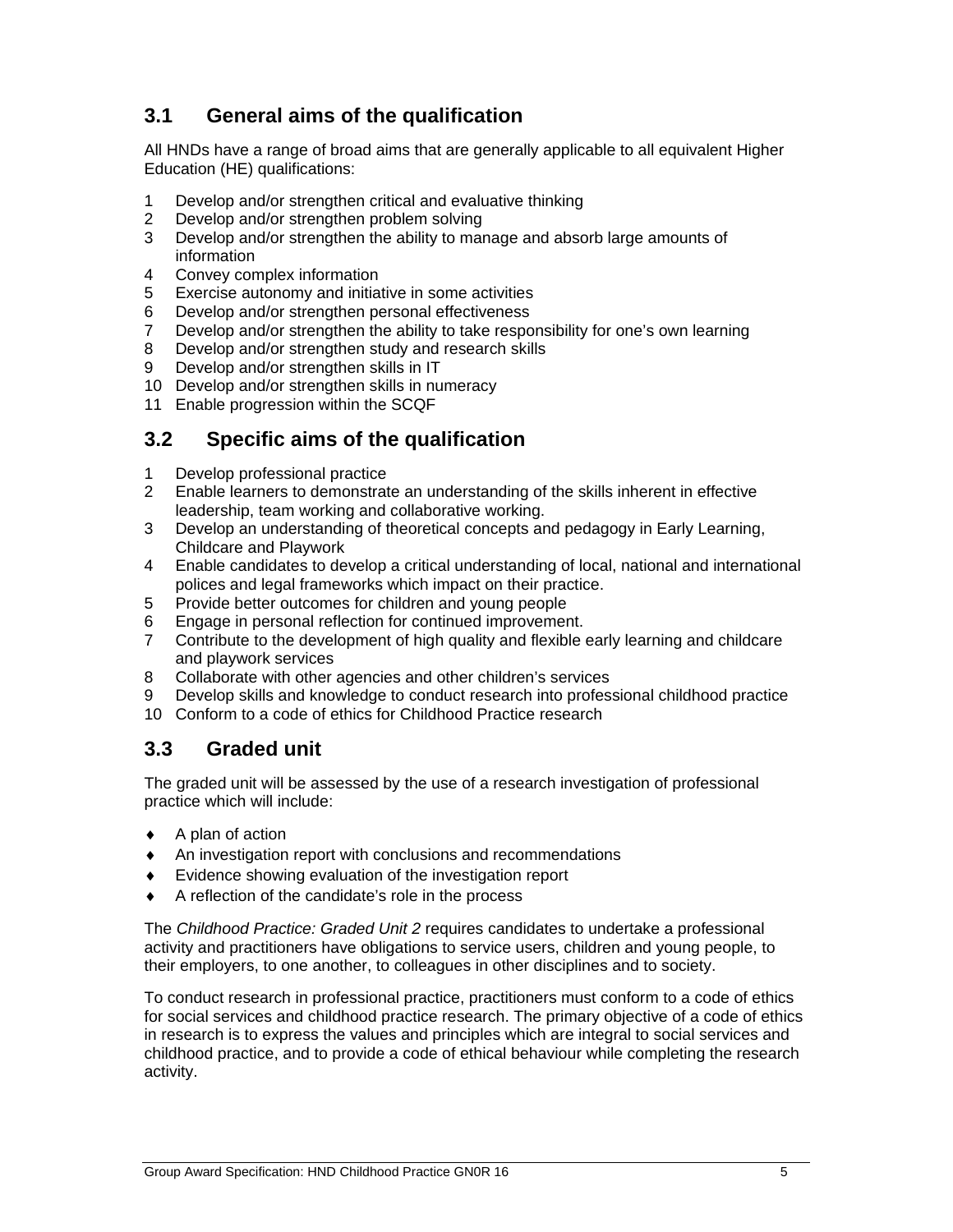## **4 Recommended entry to the qualification**

Entry to this qualification is at the discretion of the centre. The following information on prior knowledge, skills, experience or qualifications that provide suitable preparation for this qualification has been provided by the Qualification Design Team as guidance only.

Learners would benefit from having attained the skills, knowledge and understanding required by one or more of the following or equivalent qualifications and/or experience:

Learners accessing this award will hold a practitioner qualification as required by the SSSC, for example, HNC Childhood Practice/SVQ Social Services (Children and Young People) at SCQF level 7 or any previous practitioner award recognised by the SSSC. Providers should consult SQA in relation to the credit values of awards which candidates gained before the HNC Childcare and Education or the SVQ level 7 Children's Care Learning and Development.

In addition, learners should be working in, or have access to a placement in the Childhood Practice sector. Due to the diversity of roles within the sector learners may not be working directly with children but may be in a coordinating role.

### **4.1 Core Skills entry profile**

The Core Skill entry profile provides a summary of the associated assessment activities that exemplify why a particular level has been recommended for this qualification. The information should be used to identify if additional learning support needs to be put in place for learners whose Core Skills profile is below the recommended entry level or whether learners should be encouraged to do an alternative level or learning programme.

| <b>Core Skill</b>                                 | Recommended<br><b>SCQF entry</b><br>profile | <b>Associated assessment activities</b>            |
|---------------------------------------------------|---------------------------------------------|----------------------------------------------------|
| Communication                                     | 6                                           | Group presentation, academic<br>reflective account |
| Numeracy                                          | 6                                           | Reflective account, research project               |
| Information and Communication<br>Technology (ICT) | 6                                           | Group presentation, academic essay                 |
| <b>Problem Solving</b>                            | 6                                           | Reflective log                                     |
| Working with Others                               | 6                                           | Group presentation, reflective log                 |

## **5 Additional benefits of the qualification in meeting employer needs**

This qualification was designed to meet a specific purpose and what follows are details on how that purpose has been met through mapping of the units to the aims of the qualification. Through meeting the aims, additional value has been achieved by linking the unit standards with those defined in national occupational standards and the Standard for Childhood Practice requirements. In addition, significant opportunities exist for learners to develop the more generic skill, known as Core Skills through doing this qualification.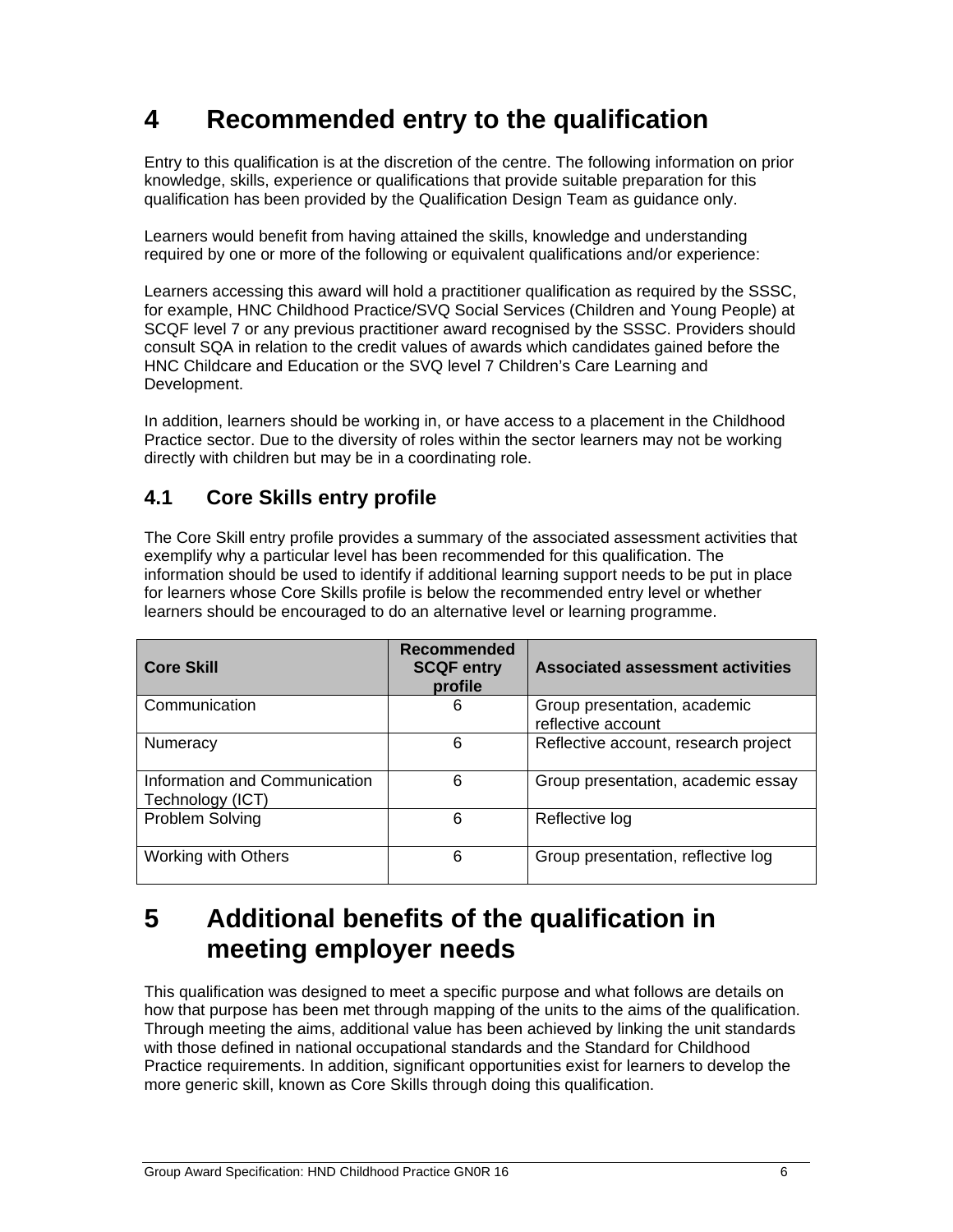### **5.1 Mapping of the specific qualification aims to units**

| Code           | <b>Unit title</b>                                                                                      | <b>Aims</b>               |                         |                         |                         |                |                         |                           |                |                           |                           |
|----------------|--------------------------------------------------------------------------------------------------------|---------------------------|-------------------------|-------------------------|-------------------------|----------------|-------------------------|---------------------------|----------------|---------------------------|---------------------------|
|                |                                                                                                        | 1                         | $\mathbf 2$             | 3                       | 4                       | 5              | 6                       | $\overline{7}$            | 8              | 9                         | 10                        |
| HTHJ 35        | <b>Childhood Practice: Enhanced</b><br><b>Professional Practice</b>                                    | $\overline{X}$            | $\overline{\mathsf{x}}$ | $\overline{X}$          | $\overline{X}$          | $\overline{X}$ | $\overline{\mathsf{x}}$ | $\overline{\mathsf{x}}$   | $\overline{X}$ | X                         | $\overline{X}$            |
| <b>HT8K35</b>  | <b>Childhood Practice: Leadership</b><br>and Team Working                                              | $\overline{X}$            | $\overline{X}$          | $\overline{\mathsf{x}}$ | $\overline{X}$          | $\overline{X}$ | $\overline{X}$          | $\overline{X}$            | $\overline{X}$ | $\overline{X}$            | $\overline{X}$            |
| <b>HT8L 35</b> | Childhood Practice: Integrated and<br><b>Collaborative Working</b>                                     | $\mathsf{X}$              | $\sf X$                 | $\mathsf{X}$            | $\sf X$                 | $\mathsf{X}$   | $\sf X$                 | $\sf X$                   | $\mathsf{X}$   | $\sf X$                   | $\sf X$                   |
| <b>HT8M 35</b> | Childhood Practice: Policy to<br>Practice                                                              | $\boldsymbol{\mathsf{X}}$ | $\mathsf{X}$            | $\pmb{\times}$          | $\sf X$                 | X              | $\sf X$                 | $\boldsymbol{\mathsf{X}}$ | $\mathsf{X}$   | $\boldsymbol{\mathsf{X}}$ | $\boldsymbol{\mathsf{X}}$ |
| <b>HT8N 35</b> | Childhood Practice: Pedagogical<br>Approaches                                                          | $\overline{X}$            | $\overline{X}$          | $\overline{X}$          | $\overline{X}$          | $\overline{X}$ | $\overline{X}$          | $\overline{X}$            | $\overline{X}$ | $\overline{X}$            | $\overline{X}$            |
| <b>H5VW04</b>  | Take Responsibility for the<br><b>Continuing Professional</b><br>Development of Yourself and<br>Others | $\overline{X}$            | $\overline{X}$          |                         | $\overline{X}$          | $\overline{X}$ | $\overline{X}$          | $\overline{X}$            |                |                           | $\overline{X}$            |
| H5W1 04        | Lead Curriculum Provision of Early<br><b>Education for Children</b>                                    | $\overline{X}$            | $\overline{X}$          | $\overline{\mathsf{x}}$ | $\overline{X}$          | $\overline{X}$ | $\overline{X}$          | $\overline{X}$            |                |                           | $\overline{X}$            |
| H5W3 04        | Lead the Support of Children's<br>Communication                                                        | $\mathsf{X}$              | $\mathsf{X}$            | X                       |                         | $\mathsf{X}$   | $\mathsf{X}$            | $\mathsf{X}$              | $\sf X$        | $\mathsf{X}$              | $\mathsf{X}$              |
| H5W4 04        | Lead the Support for Children's<br>Creativity                                                          | $\sf X$                   | $\sf X$                 | $\overline{X}$          |                         | $\mathsf{X}$   | $\sf X$                 | $\sf X$                   | $\sf X$        | $\overline{X}$            | $\sf X$                   |
| H5W5 04        | Lead the Support for Children's<br>Mathematical Learning, exploration<br>and Problem Solving           | $\overline{X}$            | $\overline{X}$          | $\overline{X}$          |                         | $\overline{X}$ | $\overline{X}$          | $\overline{X}$            | $\overline{X}$ | $\overline{X}$            | $\overline{X}$            |
| HV81 35        | <b>Childhood Practice: Graded Unit 2</b>                                                               | $\overline{X}$            |                         | $\overline{X}$          | $\overline{\mathsf{x}}$ | $\overline{X}$ | $\overline{\mathsf{x}}$ | $\overline{X}$            | $\overline{X}$ | $\overline{X}$            | $\overline{X}$            |
| <b>DN1L35</b>  | Managing the Implementation of<br>the Values and Principles of<br>Playwork                             |                           |                         |                         |                         |                |                         |                           |                |                           |                           |
| <b>DN8835</b>  | Sociology of Childhood                                                                                 | $\sf X$                   |                         | X                       | $\sf X$                 | $\mathsf{X}$   |                         | X                         |                | $\sf X$                   | $\sf X$                   |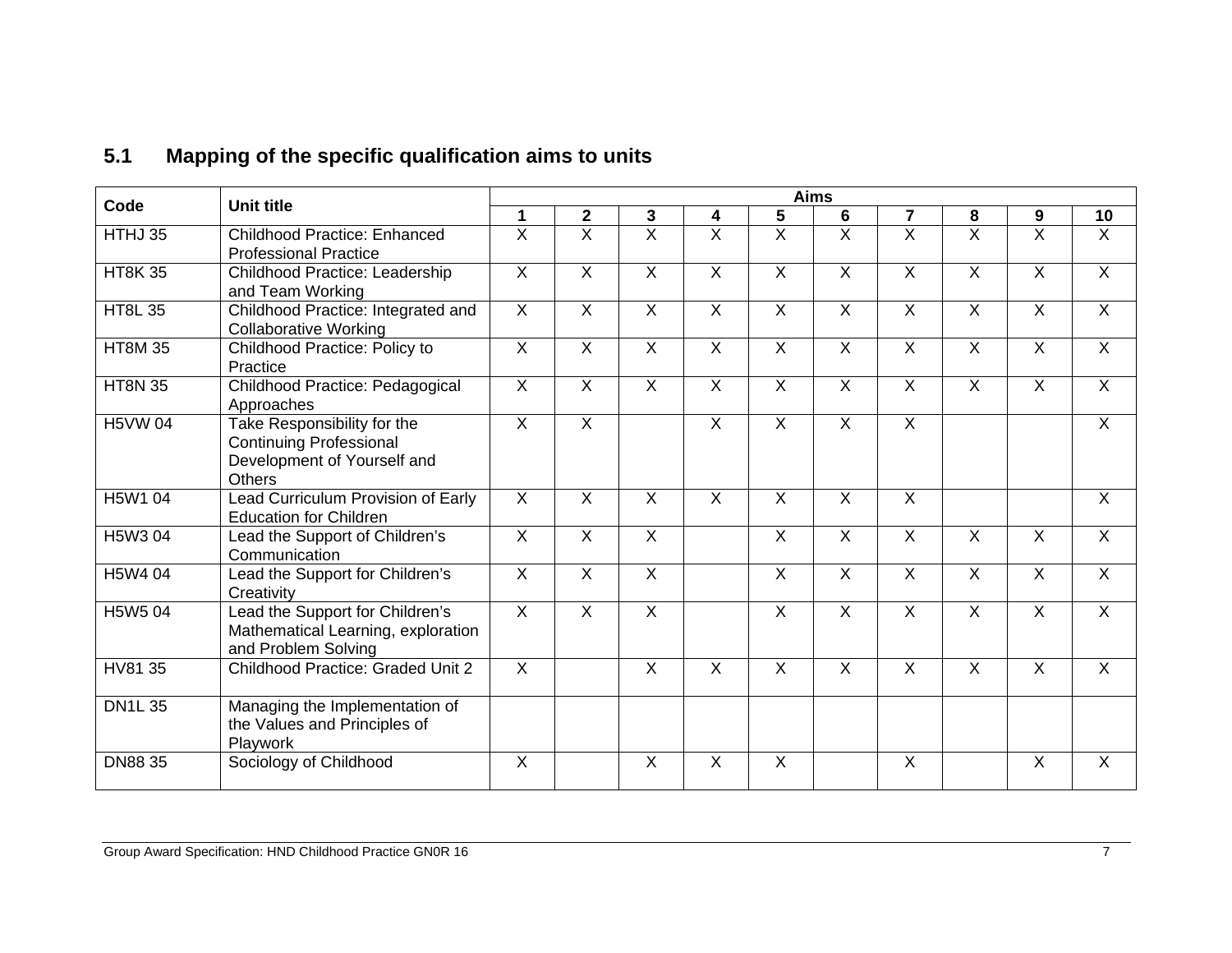|                | <b>Unit title</b>                                                               | <b>Aims</b>               |                         |                |                           |                |                 |                |                         |                |                |  |  |
|----------------|---------------------------------------------------------------------------------|---------------------------|-------------------------|----------------|---------------------------|----------------|-----------------|----------------|-------------------------|----------------|----------------|--|--|
| Code           |                                                                                 | 1                         | $\mathbf 2$             | 3              | 4                         | 5              | $6\phantom{1}6$ | $\overline{7}$ | 8                       | 9              | 10             |  |  |
| <b>DV0K35</b>  | Supporting and Managing the<br>Protection of Individuals                        | $\overline{X}$            | $\overline{\mathsf{x}}$ | $\overline{X}$ | $\overline{X}$            | $\overline{X}$ | $\overline{X}$  | $\overline{X}$ | $\overline{X}$          |                | $\overline{X}$ |  |  |
| F56T 35        | <b>Childhood Practice and Social</b><br>Services: Applied Psychology            | $\sf X$                   | $\overline{X}$          |                | $\overline{X}$            | $\mathsf{X}$   | $\sf X$         | $\overline{X}$ | $\mathsf{X}$            | $\sf X$        | $\mathsf{X}$   |  |  |
| F56V 35        | <b>Childhood Practice and Social</b><br><b>Services: Applied Sociology</b>      | $\overline{X}$            | $\overline{X}$          |                | $\overline{\mathsf{x}}$   | $\overline{X}$ | $\overline{X}$  | $\overline{X}$ | $\overline{X}$          | $\overline{X}$ | $\overline{X}$ |  |  |
| <b>D7ME 35</b> | <b>Communication and Behaviour</b><br>Science                                   | $\sf X$                   | $\overline{X}$          |                | $\overline{X}$            |                | $\sf X$         | $\overline{X}$ |                         | $\overline{X}$ | $\overline{X}$ |  |  |
| H994 34        | <b>Collaborative Working</b>                                                    | $\boldsymbol{\mathsf{X}}$ | $\mathsf{X}$            | X              | $\overline{X}$            | $\mathsf{X}$   | $\mathsf{X}$    | $\overline{X}$ | $\mathsf{X}$            | $\overline{X}$ | $\overline{X}$ |  |  |
| H990 34        | Supporting Children and Young<br>People with Additional Support<br><b>Needs</b> | $\overline{X}$            | $\overline{X}$          | $\overline{X}$ | $\overline{X}$            | $\overline{X}$ | $\overline{X}$  | $\overline{X}$ | $\overline{X}$          | $\overline{X}$ | $\overline{X}$ |  |  |
| H98Y 34        | Supporting Children and Young<br>People's Behaviour                             | $\overline{X}$            | $\overline{X}$          | $\overline{X}$ | $\overline{\mathsf{x}}$   | $\overline{X}$ | $\overline{X}$  | $\overline{X}$ | $\overline{X}$          | $\overline{X}$ | $\overline{X}$ |  |  |
| DM0F 34        | Caring for Young People in Secure<br><b>Care Setting</b>                        | $\overline{X}$            | $\sf X$                 |                | $\boldsymbol{\mathsf{X}}$ | $\mathsf{X}$   | $\mathsf{X}$    |                | $\mathsf{X}$            | $\overline{X}$ | $\overline{X}$ |  |  |
| H991 34        | Promoting Language, Literacy and<br>Numeracy                                    | $\overline{X}$            |                         | $\overline{X}$ | $\overline{\mathsf{x}}$   | $\overline{X}$ | $\overline{X}$  | X              |                         | $\overline{X}$ | $\overline{X}$ |  |  |
| H98X 34        | Support for Play, Learning and<br>Development                                   | $\overline{X}$            | $\overline{X}$          | $\overline{X}$ | $\overline{X}$            | $\overline{X}$ | $\overline{X}$  | $\overline{X}$ | $\overline{X}$          | $\overline{X}$ | $\overline{X}$ |  |  |
| DF53 34        | <b>Facilitating Playwork Opportunities</b>                                      |                           |                         |                |                           |                |                 |                |                         |                |                |  |  |
| H995 34        | <b>Strategies for Child Health</b>                                              | $\overline{X}$            | $\overline{X}$          |                | $\overline{\mathsf{x}}$   | X              | $\overline{X}$  |                | $\overline{X}$          | $\overline{X}$ | $\overline{X}$ |  |  |
| H993 34        | Play                                                                            | $\overline{X}$            |                         | $\overline{X}$ | $\overline{\mathsf{x}}$   | $\overline{X}$ | $\overline{X}$  | $\overline{X}$ |                         | $\overline{X}$ | $\overline{X}$ |  |  |
| H992 34        | <b>Supporting Contemporary Families</b>                                         | $\overline{X}$            | $\overline{X}$          | $\overline{X}$ | $\overline{\mathsf{x}}$   | $\overline{X}$ | $\overline{X}$  | $\overline{X}$ | $\overline{\mathsf{x}}$ | $\overline{X}$ | $\overline{X}$ |  |  |
| <b>H9PL 34</b> | Supporting our Youngest Children<br>0-3 years                                   | $\boldsymbol{\mathsf{X}}$ | $\mathsf{X}$            | X              | $\boldsymbol{\mathsf{X}}$ | X              | $\mathsf{X}$    | $\sf X$        | X                       | $\sf X$        | $\overline{X}$ |  |  |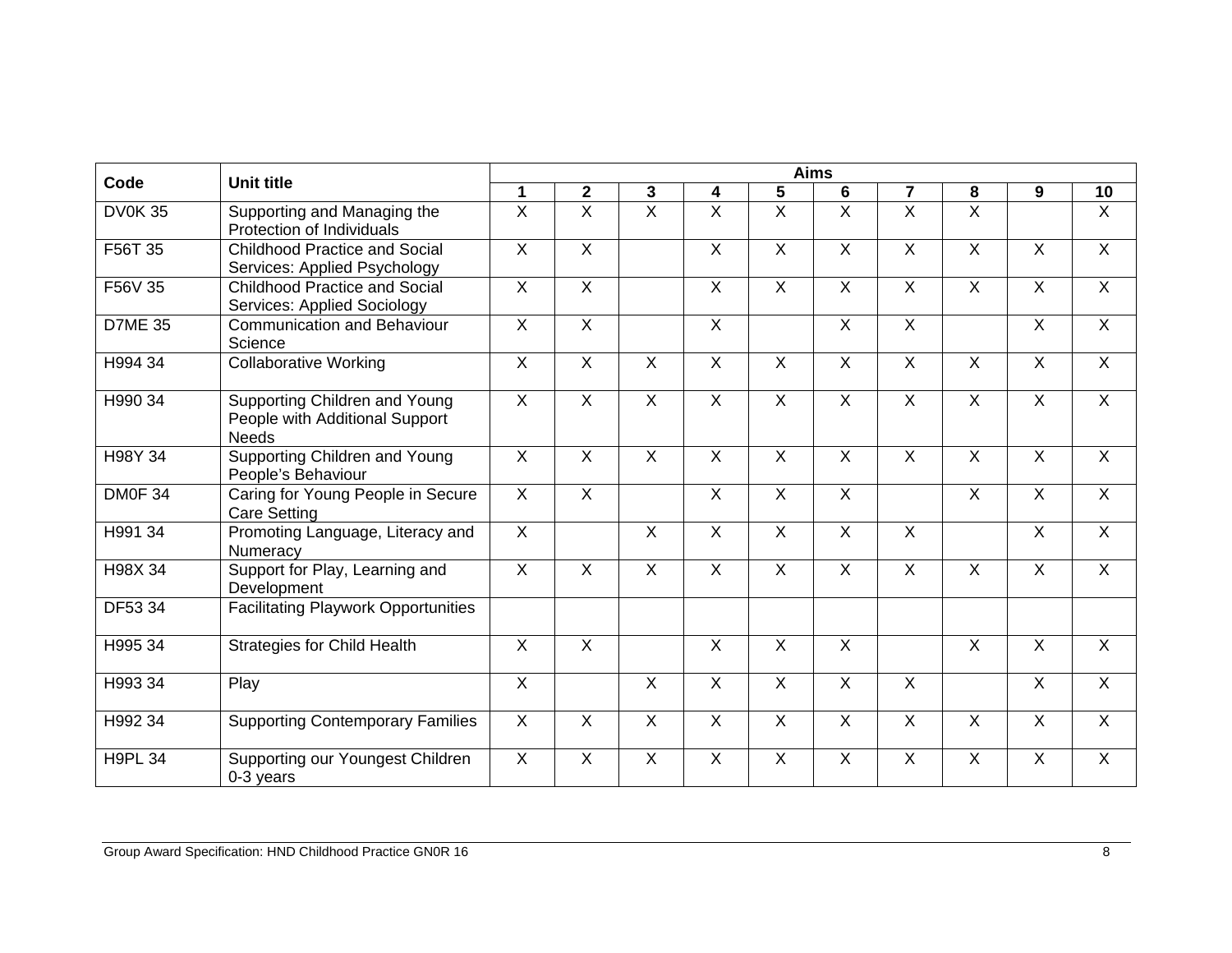|                    |                                                                                                                  | <b>Aims</b>               |                           |                         |                           |                           |                           |                           |                         |                           |                |  |  |
|--------------------|------------------------------------------------------------------------------------------------------------------|---------------------------|---------------------------|-------------------------|---------------------------|---------------------------|---------------------------|---------------------------|-------------------------|---------------------------|----------------|--|--|
| Code               | <b>Unit title</b>                                                                                                | 1                         | $\overline{2}$            | 3                       | 4                         | 5                         | $6\phantom{1}$            | 7                         | 8                       | 9                         | 10             |  |  |
| <b>H9PM 34</b>     | Working with Children 3-6 years                                                                                  | $\overline{\mathsf{x}}$   |                           | $\overline{\mathsf{x}}$ | $\overline{X}$            | $\overline{\mathsf{x}}$   | $\overline{X}$            | $\overline{\mathsf{x}}$   | $\overline{\mathsf{x}}$ | $\overline{\mathsf{x}}$   | $\overline{X}$ |  |  |
| <b>H9PN 34</b>     | Working with Children 6-8 years                                                                                  | $\overline{X}$            |                           | $\overline{X}$          | $\overline{X}$            | $\overline{X}$            | $\overline{X}$            | $\overline{X}$            | $\mathsf{X}$            | $\overline{X}$            | $\overline{X}$ |  |  |
| <b>H9PP 34</b>     | Working with Children 8-12 years                                                                                 | $\overline{X}$            |                           | $\overline{X}$          | $\overline{X}$            | $\overline{X}$            | $\overline{X}$            | $\overline{X}$            | $\overline{X}$          | $\overline{X}$            | $\overline{X}$ |  |  |
| F9D9 34            | <b>Administration of Medication</b>                                                                              | $\overline{X}$            |                           | $\overline{X}$          | $\overline{X}$            | $\mathsf{X}$              | $\overline{X}$            | $\overline{X}$            |                         |                           |                |  |  |
| FM66 34            | Social Science: Research and<br>Methodology                                                                      | $\overline{\mathsf{x}}$   |                           | $\overline{X}$          |                           | $\overline{X}$            | $\overline{X}$            |                           |                         | $\overline{X}$            | $\overline{X}$ |  |  |
| <b>SVQ options</b> |                                                                                                                  |                           |                           |                         |                           |                           |                           |                           |                         |                           |                |  |  |
| H5W0 04            | Lead the Physical, Cognitive,<br><b>Emotional and Social Development</b><br>of Children                          | $\boldsymbol{\mathsf{X}}$ | $\boldsymbol{\mathsf{X}}$ | X                       | $\boldsymbol{\mathsf{X}}$ | $\boldsymbol{\mathsf{X}}$ | $\boldsymbol{\mathsf{X}}$ | $\boldsymbol{\mathsf{X}}$ | X                       | $\times$                  | $\overline{X}$ |  |  |
| H5W2 04            | Evaluate the Environment for<br><b>Children and Families</b>                                                     | $\overline{X}$            | $\overline{X}$            | $\overline{X}$          | $\overline{X}$            | $\overline{\mathsf{x}}$   | $\overline{X}$            | $\overline{X}$            | $\overline{X}$          | $\overline{\mathsf{x}}$   | $\overline{X}$ |  |  |
| H5W6 04            | Support Parents and Carers to<br>Acquire Skills to Care for and<br>Protect Babies, Children and<br>Young People  | $\overline{X}$            | $\overline{X}$            | X                       | $\overline{X}$            | $\mathsf{X}$              | $\overline{X}$            | $\mathsf{X}$              | X                       | $\overline{\mathsf{x}}$   | $\overline{X}$ |  |  |
| <b>H5VW04</b>      | Lead Programmes for the<br>Promotion of Children and Young<br>People's Development                               | $\sf X$                   | $\sf X$                   | X                       | $\boldsymbol{\mathsf{X}}$ | $\sf X$                   | $\sf X$                   | $\boldsymbol{\mathsf{X}}$ | $\mathsf{X}$            | $\boldsymbol{\mathsf{X}}$ | $\mathsf{X}$   |  |  |
| <b>H5WK 04</b>     | Support Parents and Carers to<br>Acquire Skills to Care for and<br>Protect Babies, Children and<br>Young People. | $\overline{X}$            | $\overline{X}$            | $\overline{X}$          | $\overline{\mathsf{x}}$   | $\overline{\mathsf{x}}$   | $\overline{X}$            | $\overline{X}$            | $\overline{X}$          | $\overline{\mathsf{x}}$   | $\overline{X}$ |  |  |
| FT5H 04            | Work with other Organisations,<br>Agencies and professionals                                                     | $\boldsymbol{\mathsf{X}}$ | $\overline{X}$            | X                       | $\overline{X}$            | $\boldsymbol{\mathsf{X}}$ | $\sf X$                   | $\mathsf{X}$              | X                       | $\overline{\mathsf{x}}$   | $\sf X$        |  |  |
| FT5M 04            | <b>Implement Contemporary</b><br>Frameworks within a Play Context                                                | X                         | X                         | X                       | X                         | X                         | $\times$                  | X                         | X                       | $\boldsymbol{\mathsf{X}}$ | X              |  |  |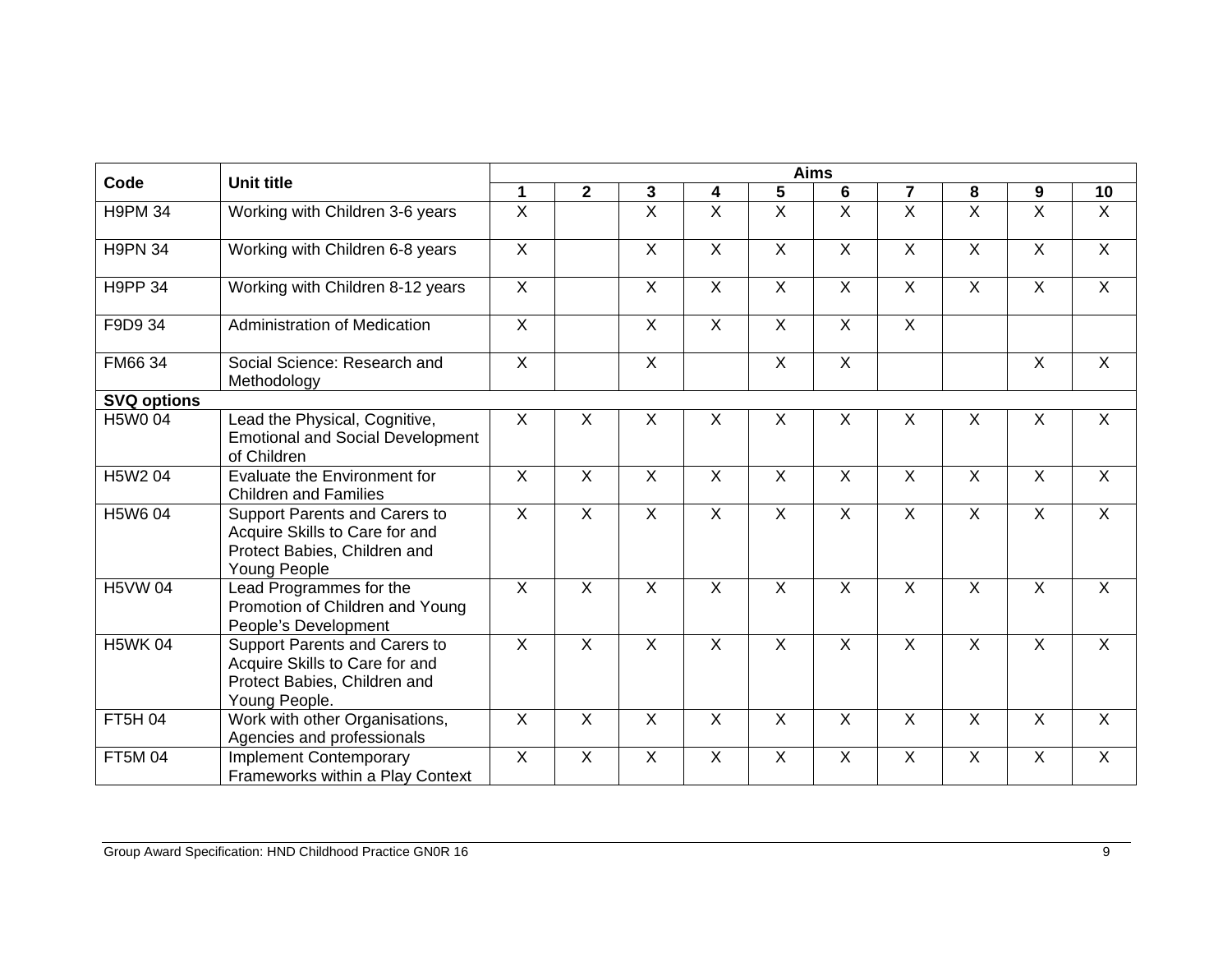|                | Unit title                                                              | Aims |  |  |                   |  |  |  |  |  |    |  |  |
|----------------|-------------------------------------------------------------------------|------|--|--|-------------------|--|--|--|--|--|----|--|--|
| Code           |                                                                         |      |  |  |                   |  |  |  |  |  | 10 |  |  |
| <b>FT5C 04</b> | <b>Establish and Develop Working</b><br>Relationships                   |      |  |  | $\checkmark$<br>↗ |  |  |  |  |  |    |  |  |
| FT5K 04        | Research, Design and Facilitate<br>Possibilities for Self Directed Play |      |  |  | $\lambda$<br>↗    |  |  |  |  |  |    |  |  |

### **Mapping of the Standard for Childhood Practice 2015**

|                |                                                                            |                           |   |              |          |   | <b>Standards</b> |              |   |   |         |
|----------------|----------------------------------------------------------------------------|---------------------------|---|--------------|----------|---|------------------|--------------|---|---|---------|
| Code           | <b>Unit title</b>                                                          | 1                         | 2 | 3            | 4        | 5 | 6                | 7            | 8 | 9 | 10      |
| HTHJ 35        | Childhood Practice: Enhanced<br><b>Professional Practice</b>               | X                         | X |              |          |   |                  |              |   |   | X       |
| <b>HT8K35</b>  | Childhood Practice: Leadership<br>and Team Working                         | $\boldsymbol{\mathsf{X}}$ |   |              |          |   |                  |              |   |   |         |
| <b>HT8L 35</b> | Childhood Practice: Integrated and<br><b>Collaborative Working</b>         | $\times$                  |   | $\mathsf{X}$ |          |   |                  |              |   |   |         |
| <b>HT8M 35</b> | Childhood Practice: Policy to<br>Practice                                  | X                         |   |              | $\times$ |   |                  | X            | X | X |         |
| <b>HT8M35</b>  | Childhood Practice: Pedagogical<br>Approaches                              | $\times$                  |   |              |          |   | X                | $\mathsf{X}$ |   |   |         |
| HV81 35        | <b>Childhood Practice: Graded Unit 2</b>                                   |                           | X |              |          |   |                  | X            |   |   |         |
| <b>DN1L35</b>  | Managing the Implementation of<br>the Values and Principles of<br>Playwork |                           |   |              |          |   |                  |              |   |   |         |
| <b>DN8835</b>  | Sociology of Childhood                                                     | X                         |   |              | $\times$ |   |                  |              |   |   |         |
| <b>DV0K35</b>  | Supporting and Managing the<br>Protection of Individuals                   | $\overline{\mathsf{x}}$   |   |              |          |   |                  |              | X |   | $\sf X$ |
| F56T 35        | <b>Childhood Practice and Social</b><br>Services: Applied Psychology       |                           | X |              | $\times$ |   |                  |              |   |   |         |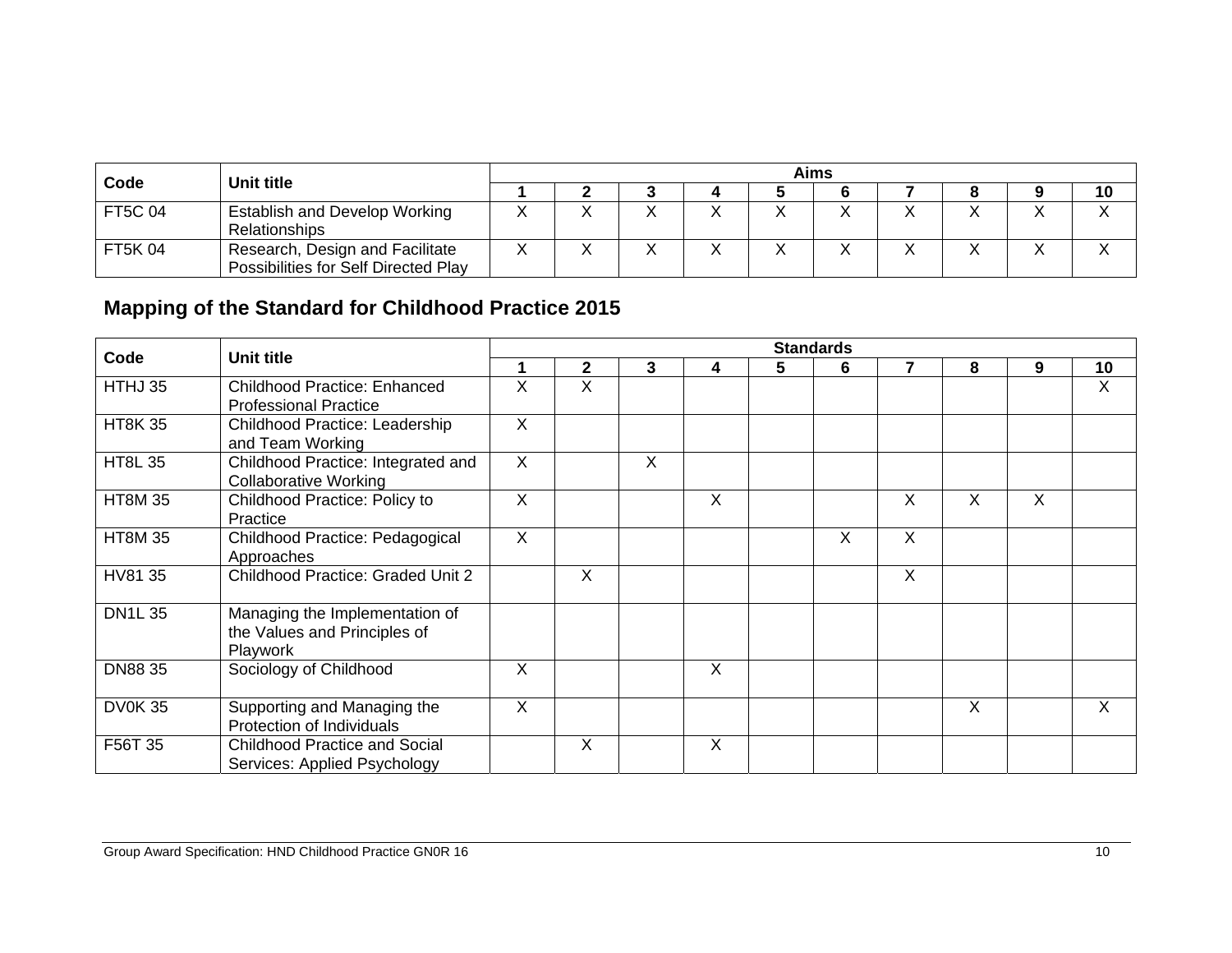| Code           | <b>Unit title</b>                                                          | <b>Standards</b>        |                         |                |                |         |                |                         |              |                         |                |  |  |
|----------------|----------------------------------------------------------------------------|-------------------------|-------------------------|----------------|----------------|---------|----------------|-------------------------|--------------|-------------------------|----------------|--|--|
|                |                                                                            | $\mathbf 1$             | $\mathbf{2}$            | 3              | 4              | 5       | 6              | $\overline{\mathbf{7}}$ | 8            | 9                       | 10             |  |  |
| F56V 35        | Childhood Practice and Social<br><b>Services: Applied Sociology</b>        | $\overline{\mathsf{x}}$ | $\overline{\mathsf{x}}$ |                | $\overline{X}$ |         |                | $\overline{\mathsf{x}}$ |              |                         | $\overline{X}$ |  |  |
| HTHJ 35        | <b>Childhood Practice: Enhanced</b><br><b>Professional Practice</b>        |                         |                         | $\sf X$        | $\overline{X}$ |         |                |                         | $\mathsf{X}$ |                         |                |  |  |
| <b>HT8K35</b>  | Childhood Practice: Leadership<br>and Team Working                         |                         | $\sf X$                 |                |                |         | $\overline{X}$ |                         |              | X                       |                |  |  |
| <b>HT8L 35</b> | Childhood Practice: Integrated and<br><b>Collaborative Working</b>         | $\overline{X}$          |                         |                |                | $\sf X$ |                |                         |              | $\overline{\mathsf{x}}$ | X              |  |  |
| <b>HT8M 35</b> | Childhood Practice: Policy to<br>Practice                                  |                         |                         |                |                |         |                |                         |              |                         |                |  |  |
| <b>HT8M 35</b> | Childhood Practice: Pedagogical<br>Approaches                              |                         |                         | $\sf X$        |                |         | $\sf X$        | $\sf X$                 |              |                         |                |  |  |
| HV81 35        | Childhood Practice: Graded Unit 2                                          |                         |                         | $\overline{X}$ |                |         |                |                         |              |                         |                |  |  |
| <b>DN1L35</b>  | Managing the Implementation of<br>the Values and Principles of<br>Playwork |                         |                         |                |                |         |                |                         |              |                         |                |  |  |
| DN88 35        | Sociology of Childhood                                                     |                         | $\sf X$                 |                |                |         |                |                         |              |                         |                |  |  |
| <b>DV0K35</b>  | Supporting and Managing the<br>Protection of Individuals                   |                         |                         |                | X              | $\sf X$ |                |                         |              |                         | $\mathsf{X}$   |  |  |
| F56T 35        | <b>Childhood Practice and Social</b><br>Services: Applied Psychology       |                         | $\sf X$                 |                |                |         |                |                         |              |                         |                |  |  |
| F56V 35        | <b>Childhood Practice and Social</b><br><b>Services: Applied Sociology</b> | $\times$                | $\sf X$                 |                | X              | X       | X              | X                       | Χ            | $\times$                | X              |  |  |

| Code          |                                                                     | <b>Standards</b> |    |    |    |    |  |  |  |  |  |
|---------------|---------------------------------------------------------------------|------------------|----|----|----|----|--|--|--|--|--|
|               | Unit title                                                          | 21               | 22 | 23 | 24 | 25 |  |  |  |  |  |
| HTHJ 35       | <b>Childhood Practice: Enhanced</b><br><b>Professional Practice</b> |                  |    |    |    |    |  |  |  |  |  |
| <b>HT8K35</b> | <b>Childhood Practice: Leadership</b><br>and Team Working           |                  |    |    |    |    |  |  |  |  |  |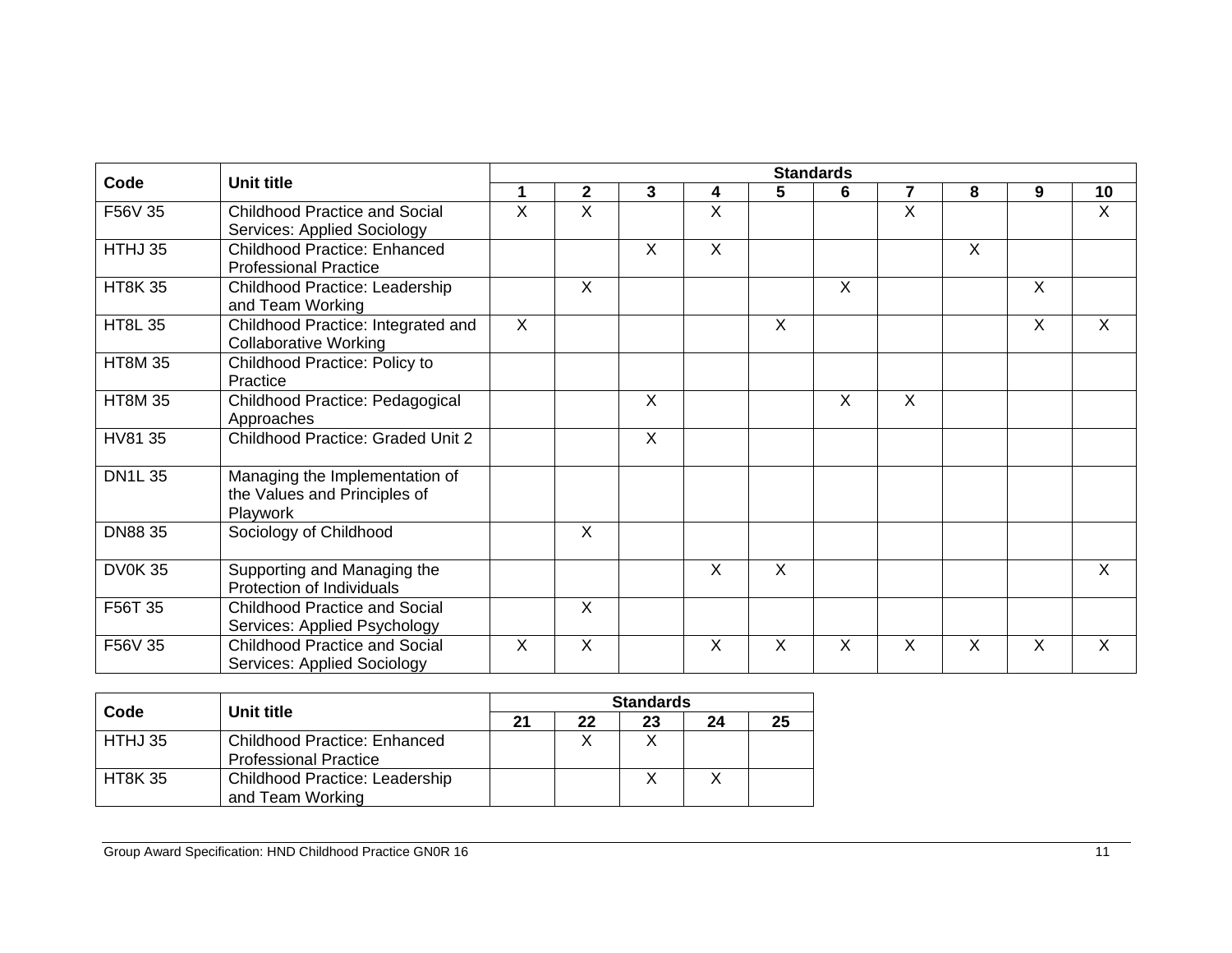| Unit title<br>Code |                                                                            | <b>Standards</b> |    |    |    |    |
|--------------------|----------------------------------------------------------------------------|------------------|----|----|----|----|
|                    |                                                                            | 21               | 22 | 23 | 24 | 25 |
| <b>HT8L 35</b>     | Childhood Practice: Integrated and<br><b>Collaborative Working</b>         | X                |    |    |    |    |
| <b>HT8M 35</b>     | Childhood Practice: Policy to<br>Practice                                  |                  |    |    |    |    |
| <b>HT8M 35</b>     | Childhood Practice: Pedagogical<br>Approaches                              |                  |    |    |    |    |
| HV81 35            | <b>Childhood Practice: Graded Unit 2</b>                                   |                  | X  |    | X  |    |
| <b>DN1L35</b>      | Managing the Implementation of<br>the Values and Principles of<br>Playwork |                  |    |    |    |    |
| <b>DN8835</b>      | Sociology of Childhood                                                     |                  | X  |    |    |    |
| <b>DV0K35</b>      | Supporting and Managing the<br>Protection of Individuals                   |                  |    |    |    |    |
| F56T 35            | <b>Childhood Practice and Social</b><br>Services: Applied Psychology       |                  | X  |    | X  | X  |
| F56V 35            | <b>Childhood Practice and Social</b><br>Services: Applied Sociology        |                  | X  |    | X  | X  |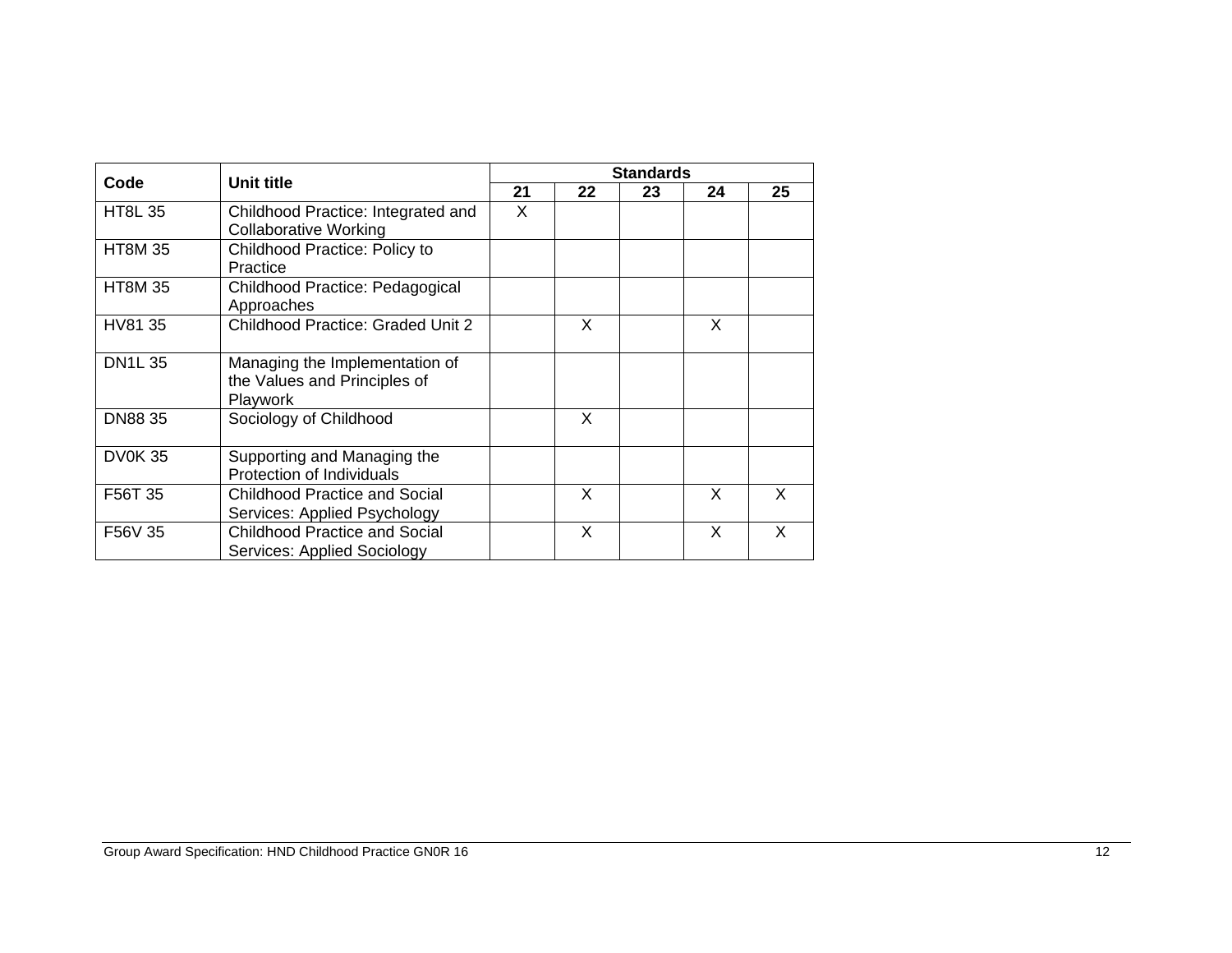### **5.2 Mapping of National Occupational Standards (NOS) and/or trade body standards**

As the National Occupational Standards describe common knowledge for the award all units will contain elements of the common knowledge.

| Code           | <b>Unit title</b>  |                |                |                |                |                |                    |                |           |           |
|----------------|--------------------|----------------|----------------|----------------|----------------|----------------|--------------------|----------------|-----------|-----------|
| HTHJ 35        | Childhood          | <b>SCDHSC</b>  | <b>SCDCCLD</b> | CFAMLB1        | <b>SCDCCLD</b> | <b>SCDHSC</b>  | SKAD <sub>16</sub> | SKAPW17        | SKAPW19   |           |
|                | Practice:          | 0042           | 0043           | Knowledge      | 0416           | 0429           | Knowledge          | Knowledge      | Knowledge |           |
|                | Enhanced           | Knowledge      | Knowledge      | and            | Knowledge      | Knowledge      | and                | and            | and       |           |
|                | Professional       | and            | and            | practice       | and            | and            | practice           | practice       | practice  |           |
|                | Practice           | practice       | practice       |                | practice       | practice       |                    |                |           |           |
| <b>HT8K35</b>  | Childhood          | CFAMLB6        | CFAMLB1        | <b>SCDCCLD</b> | CFAMLC2        | <b>SCDCCLD</b> | SKAD <sub>16</sub> | SKAPW17        | SKAPW19   |           |
|                | Practice:          | Knowledge      | Knowledge      | 0416           | Knowledge      | 0431           | Knowledge          | Knowledge      | Knowledge |           |
|                | Leadership         | and            | and            | Knowledge      | and            | Knowledge      | and                | and            | and       |           |
|                | and Team           | practice       | practice       | and            | practice       | and            | practice           | practice       | practice  |           |
|                | Working            |                |                | practice       |                | practice       |                    |                |           |           |
| <b>HT8L 35</b> | Childhood          | <b>SCDCCLD</b> | <b>SCDCCLD</b> | <b>SCDCCLD</b> | <b>SCDCCLD</b> | <b>SCDCCLD</b> | SKAD16             | SKAPW16        | SKAPW20   |           |
|                | Practice:          | 0417           | 0421           | 0422           | 0423           | 0431           | Knowledge          | Knowledge      | Knowledge |           |
|                | Integrated         | Knowledge      | Knowledge      | Knowledge      | Knowledge      | Knowledge      | and                | and            | and       |           |
|                | and                | and            | and            | and            | and            | and            | practice           | practice       | practice  |           |
|                | Collaborative      | practice       | practice       | practice       | practice       | practice       |                    |                |           |           |
|                | Working            |                |                |                |                |                |                    |                |           |           |
| <b>HT8M 35</b> | Childhood          | <b>SCDHSC</b>  | <b>SCDCCLD</b> | <b>SCDCCLD</b> | <b>SCDCCLD</b> | SKAPW17        | SKAPW22            | SKAPW23        |           |           |
|                | Practice:          | 0042           | 0414           | 0418           | 0422           | Knowledge      | Knowledge          | Knowledge      |           |           |
|                | Policy to          | Knowledge      | Knowledge      | Knowledge      | Knowledge      | and            | and                | and            |           |           |
|                | Practice           | and            | and            | and            | and            | practice       | practice           | practice       |           |           |
|                |                    | practice       | practice       | practice       | practice       |                |                    |                |           |           |
| <b>HT8M 35</b> | Childhood          | <b>SCDCCLD</b> | <b>SCDCCLD</b> | <b>SCDCCLD</b> | <b>SCDCCLD</b> | <b>SCDCCLD</b> | <b>SCDCCLD</b>     | <b>SCDCCLD</b> | SKAPW22   | SKAPW16   |
|                | Practice:          | 0403           | 0407           | 0410           | 0412           | 00414          | 0415               | 0423           | Knowledge | Knowledge |
|                | Pedagogical        | Knowledge      | Knowledge      | Knowledge      | Knowledge      | Knowledge      | Knowledge          | Knowledge      | and       | and       |
|                | Approaches         | and            | and            | and            | and            | and            | and                | and            | practice  | practice  |
|                |                    | practice       | practice       | practice       | practice       | practice       | practice           | practice       |           |           |
| HV81 35        | Childhood          | <b>SCDCCLD</b> | <b>SCDCCLD</b> | <b>SCDCCLD</b> | SKAPW22        |                |                    |                |           |           |
|                | Practice:          | 0403           | 0407           | 0420           | Knowledge      |                |                    |                |           |           |
|                | <b>Graded Unit</b> | Knowledge      | Knowledge      | Knowledge      | and            |                |                    |                |           |           |
|                | $\overline{2}$     | and            | and            | and            | practice       |                |                    |                |           |           |
|                |                    | practice       | practice       | practice       |                |                |                    |                |           |           |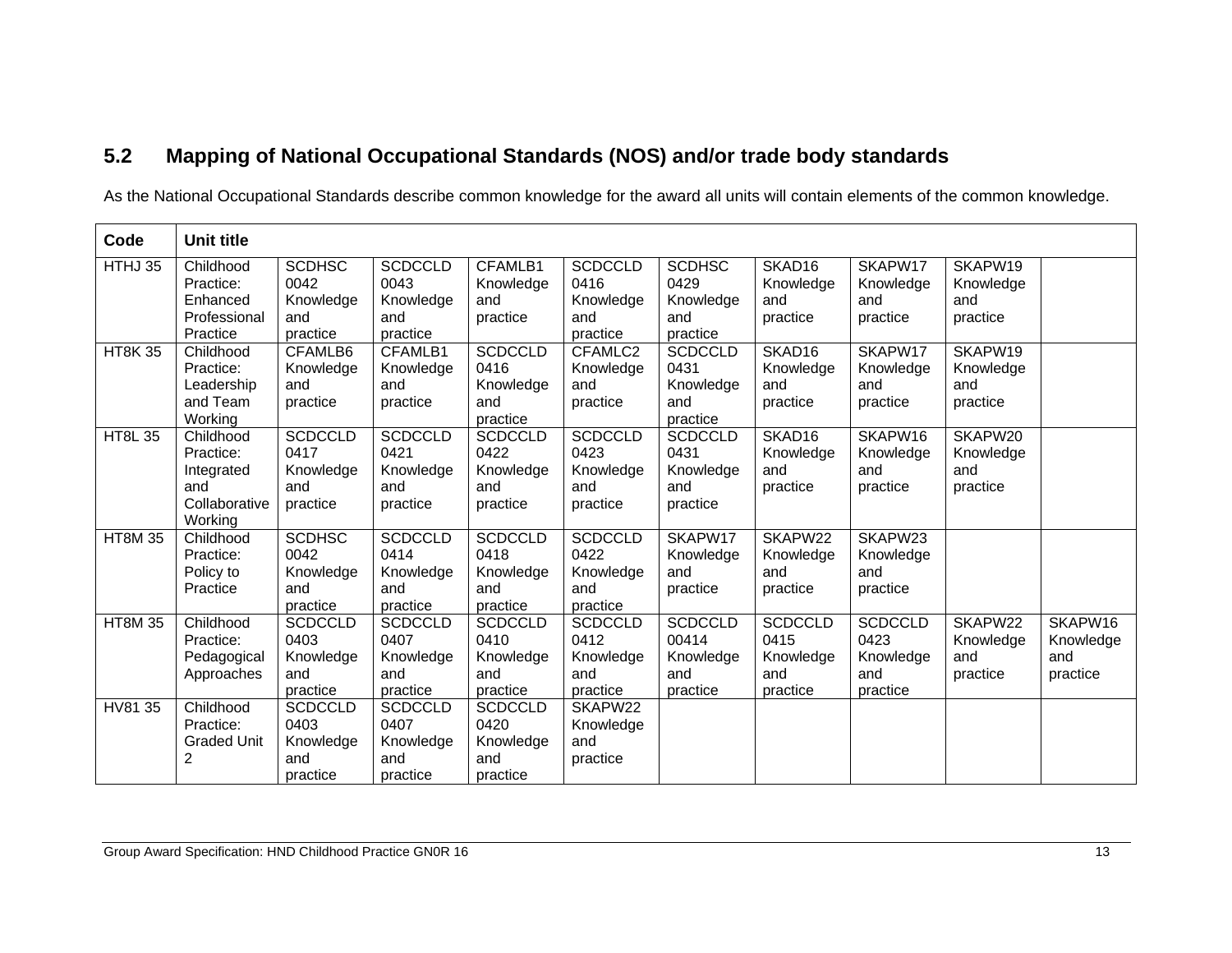| Code           | Unit title                                                                       |                                                      |                                                     |  |  |  |  |
|----------------|----------------------------------------------------------------------------------|------------------------------------------------------|-----------------------------------------------------|--|--|--|--|
| DN88 35        | Sociology of<br>Childhood                                                        | <b>SCDCCLD</b><br>0420<br>Knowledge                  | SKAPW22<br>Knowledge<br>and<br>practice             |  |  |  |  |
| <b>D7ME 35</b> | Communication<br>and Behaviour<br>Science                                        | N/A                                                  |                                                     |  |  |  |  |
| <b>DN1L35</b>  | Managing the<br>Implementation<br>of the Values<br>and Principles<br>of Playwork | SKAPW22<br>Knowledge<br>and<br>practice              | SKAPW16<br>Knowledge<br>and<br>practice             |  |  |  |  |
| <b>DV0K35</b>  | Supporting and<br>Managing the<br>Protection of<br>Individuals                   | <b>SCDHS</b><br>0044<br>Knowledge<br>and<br>practice | SKAPW21<br>Knowledge<br>and<br>practice             |  |  |  |  |
| F56T 35        | Childhood<br>Practice and<br>Social<br>Services:<br>Applied<br>Psychology        | <b>SCDCCLD</b><br>0420<br>Knowledge                  | SKAPW <sub>22</sub><br>Knowledge<br>and<br>practice |  |  |  |  |
| F56V 35        | Childhood<br>Practice and<br>Social<br>Services:<br>Applied<br>Sociology         | <b>SCDCCLD</b><br>0420<br>Knowledge                  | SKAPW22<br>Knowledge<br>and<br>practice             |  |  |  |  |

The National Occupational Standards relating to the HNC Childhood Practice award can be found within the group award specification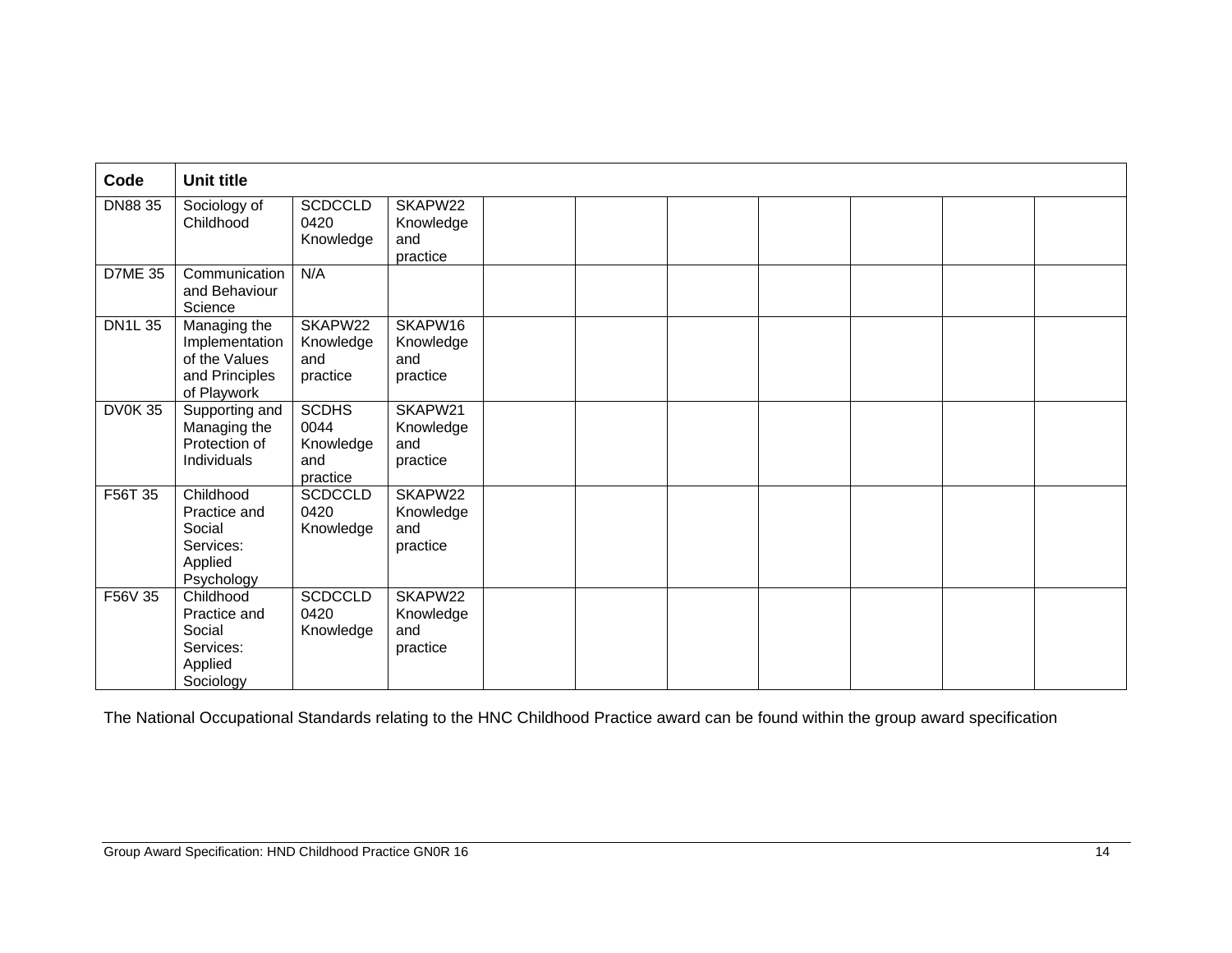| 5.3 |  | Mapping of Core Skills development opportunities across the qualification |  |
|-----|--|---------------------------------------------------------------------------|--|
|-----|--|---------------------------------------------------------------------------|--|

|                |                                                                                                    | Communication           |                         | Numeracy     |                                       |                          | <b>ICT</b>                        |                   | <b>Problem Solving</b>     |                             | <b>Working with Others</b>               |                                           |
|----------------|----------------------------------------------------------------------------------------------------|-------------------------|-------------------------|--------------|---------------------------------------|--------------------------|-----------------------------------|-------------------|----------------------------|-----------------------------|------------------------------------------|-------------------------------------------|
| Unit code      | <b>Unit title</b>                                                                                  | Written                 | Dral                    | Using Number | <b>Using Graphical</b><br>Information | Accessing<br>Information | Providing/Creating<br>Information | Critical Thinking | Planning and<br>Organising | Reviewing and<br>Evaluating | Working<br>Co-operatively<br>with Others | Reviewing<br>Co-operative<br>Contribution |
| HTHJ 35        | <b>Childhood Practice:</b><br><b>Enhanced Professional</b><br>Practice                             | $\overline{X}$          | $\overline{X}$          |              |                                       |                          | $\overline{X}$                    | $\overline{X}$    | $\overline{X}$             | $\overline{X}$              | $\overline{X}$                           | $\overline{X}$                            |
| <b>HT8K35</b>  | <b>Childhood Practice:</b><br>Leadership and Team<br>Working                                       | $\overline{X}$          | $\overline{X}$          |              |                                       |                          | $\overline{X}$                    | $\overline{X}$    | X                          | X                           | X                                        | $\mathsf{X}$                              |
| <b>HT8L 35</b> | Childhood Practice:<br>Integrated and<br><b>Collaborative Working</b>                              | $\overline{X}$          | $\overline{\mathsf{x}}$ |              | $\overline{X}$                        | $\overline{X}$           | $\overline{\mathsf{x}}$           | $\overline{X}$    | $\overline{\mathsf{x}}$    | $\overline{\mathsf{X}}$     | $\overline{X}$                           | $\overline{X}$                            |
| <b>HT8M 35</b> | <b>Childhood Practice:</b><br>Policy to Practice                                                   | $\overline{X}$          | $\overline{X}$          |              | $\times$                              | $\overline{X}$           | $\overline{X}$                    | $\overline{X}$    | X                          | $\overline{X}$              | X                                        | $\overline{X}$                            |
| <b>HT8M 35</b> | <b>Childhood Practice:</b><br>Pedagogical<br>Approaches                                            | $\overline{\mathsf{x}}$ | $\overline{\mathsf{x}}$ |              |                                       |                          | X                                 | X                 | X                          | X                           | X                                        | X                                         |
| <b>H5VW 04</b> | Take Responsibility for<br>the Continuing<br>Professional<br>Development of<br>Yourself and Others | $\overline{X}$          | $\overline{X}$          |              |                                       | $\sf X$                  | $\overline{X}$                    | $\overline{X}$    | X                          | X                           | X                                        | $\mathsf X$                               |
| H5W1 04        | Lead Curriculum<br>Provision of Early<br><b>Education for Children</b>                             | X                       | $\mathsf{X}$            | $\mathsf{X}$ | $\times$                              | $\boldsymbol{X}$         | $\mathsf{X}$                      | X                 | X                          | X                           | X                                        | $\mathsf{X}$                              |
| H5W3 04        | Lead the Support of<br>Children's<br>Communication                                                 | X                       | $\overline{X}$          |              |                                       | X                        | $\overline{\mathsf{x}}$           | X                 | X                          | Χ                           | X                                        | X                                         |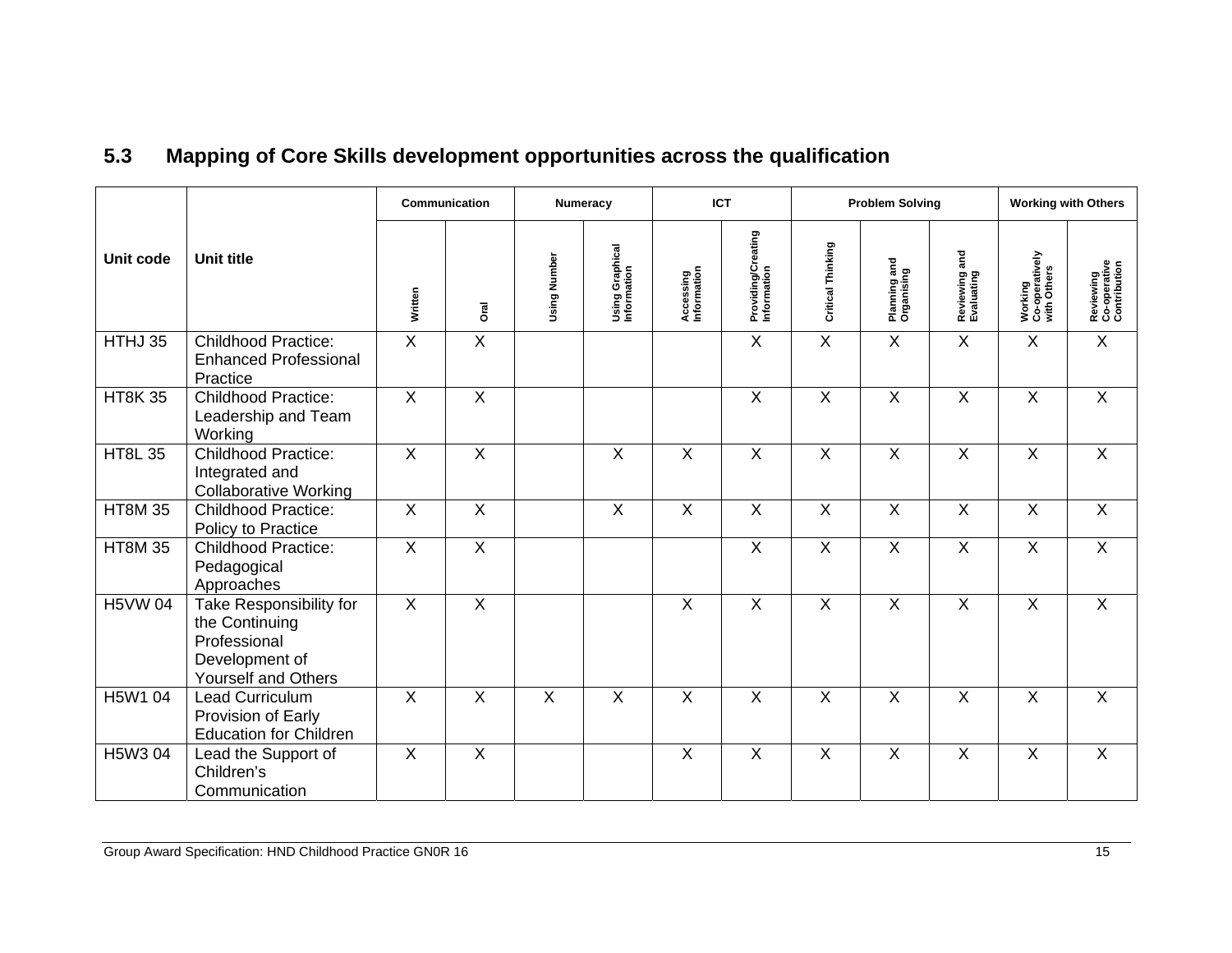|                  |                                                                                                        | Communication           |                         | Numeracy       |                                |                          | <b>ICT</b>                        | <b>Problem Solving</b>  |                            |                             |                                          | <b>Working with Others</b>                |
|------------------|--------------------------------------------------------------------------------------------------------|-------------------------|-------------------------|----------------|--------------------------------|--------------------------|-----------------------------------|-------------------------|----------------------------|-----------------------------|------------------------------------------|-------------------------------------------|
| <b>Unit code</b> | <b>Unit title</b>                                                                                      | Written                 | <b>Oral</b>             | Using Number   | Using Graphical<br>Information | Accessing<br>Information | Providing/Creating<br>Information | Critical Thinking       | Planning and<br>Organising | Reviewing and<br>Evaluating | Working<br>Co-operatively<br>with Others | Reviewing<br>Co-operative<br>Contribution |
| H5W4 04          | Lead the Support for<br><b>Children's Creativity</b>                                                   | $\overline{X}$          | $\overline{\mathsf{x}}$ |                |                                | X                        | $\overline{X}$                    | $\overline{X}$          | $\mathsf{X}$               | $\mathsf{X}$                | X                                        | $\overline{X}$                            |
| H5W5 04          | Lead the Support for<br><b>Children's Mathematical</b><br>Learning, exploration<br>and Problem Solving | $\overline{X}$          | $\overline{X}$          | $\overline{X}$ | $\overline{X}$                 | $\overline{X}$           | $\overline{X}$                    | $\overline{X}$          | $\overline{X}$             | $\overline{X}$              | $\overline{X}$                           | $\overline{X}$                            |
| HV81 35          | <b>Childhood Practice:</b><br><b>Graded Unit 2</b>                                                     | $\overline{\mathsf{x}}$ | $\overline{X}$          | $\overline{X}$ | $\overline{X}$                 | $\overline{X}$           | $\overline{X}$                    | $\overline{X}$          | $\overline{X}$             | $\overline{X}$              | $\overline{X}$                           | $\overline{X}$                            |
| <b>DN1L35</b>    | Managing the<br>Implementation of the<br>Values and Principles of<br>Playwork                          | $\overline{X}$          | $\overline{\mathsf{x}}$ |                |                                | $\overline{X}$           | $\overline{X}$                    | $\overline{X}$          | $\overline{X}$             | $\overline{X}$              | $\overline{X}$                           | $\overline{X}$                            |
| DN88 35          | Sociology of Childhood                                                                                 | $\sf X$                 | $\sf X$                 | $\sf X$        | X                              | $\boldsymbol{X}$         | $\sf X$                           | $\times$                | $\mathsf{X}$               | X                           | $\sf X$                                  | $\mathsf{X}$                              |
| <b>DV0K35</b>    | Supporting and<br>Managing the<br>Protection of Individuals                                            | $\overline{X}$          | $\overline{X}$          |                |                                | $\overline{\mathsf{X}}$  | $\overline{\mathsf{x}}$           | $\overline{X}$          | $\overline{\mathsf{x}}$    | $\overline{X}$              | $\overline{X}$                           | $\overline{X}$                            |
| F56T 35          | Childhood Practice and<br>Social Services: Applied<br>Psychology                                       | $\sf X$                 | $\times$                | $\mathsf{X}$   | $\boldsymbol{\mathsf{X}}$      | $\mathsf{X}$             | $\boldsymbol{\mathsf{X}}$         | $\times$                | X                          | X                           | X                                        | X                                         |
| F56T 35          | Childhood Practice and<br>Social Services: Applied<br>Sociology                                        | $\overline{X}$          | $\overline{X}$          | $\overline{X}$ | $\overline{X}$                 | $\overline{X}$           | $\overline{X}$                    | $\overline{\mathsf{x}}$ | $\overline{X}$             | $\overline{X}$              | $\overline{X}$                           | $\overline{X}$                            |
| H5W0 04          | Lead Provision for<br>Babies and Children in<br>Partnership with<br><b>Parents and Carers</b>          | $\overline{X}$          | $\overline{\mathsf{x}}$ | $\overline{X}$ | $\overline{X}$                 | $\pmb{\times}$           | $\boldsymbol{\mathsf{X}}$         | $\overline{X}$          | $\pmb{\times}$             | $\mathsf{X}$                | $\mathsf{X}$                             | $\overline{X}$                            |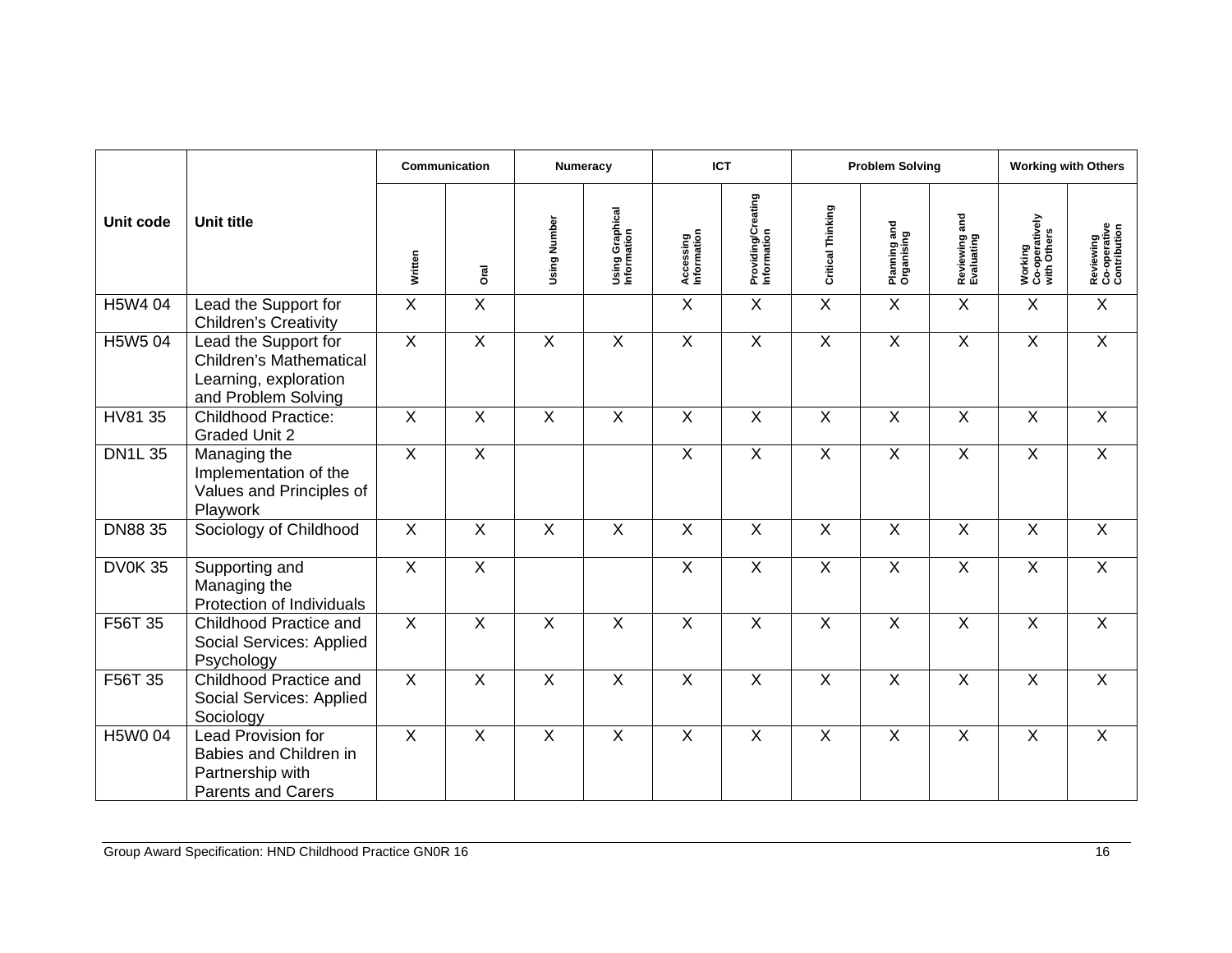|                |                                                                                                                                  | Communication  |                         |                | Numeracy                       |                          | <b>ICT</b>                        |                         | <b>Problem Solving</b>     |                             | <b>Working with Others</b>               |                                           |
|----------------|----------------------------------------------------------------------------------------------------------------------------------|----------------|-------------------------|----------------|--------------------------------|--------------------------|-----------------------------------|-------------------------|----------------------------|-----------------------------|------------------------------------------|-------------------------------------------|
| Unit code      | <b>Unit title</b>                                                                                                                | Written        | <b>Oral</b>             | Using Number   | Using Graphical<br>Information | Accessing<br>Information | Providing/Creating<br>Information | Critical Thinking       | Planning and<br>Organising | Reviewing and<br>Evaluating | Working<br>Co-operatively<br>with Others | Reviewing<br>Co-operative<br>Contribution |
| H5W2 04        | Lead the Physical,<br>Cognitive, Emotional<br>and Social<br>Development of<br>Children                                           | $\overline{X}$ | $\overline{\mathsf{x}}$ |                |                                | $\mathsf{X}$             | $\overline{X}$                    | $\overline{X}$          | X                          | X                           | $\mathsf{X}$                             | $\overline{X}$                            |
| H5W6 04        | Evaluate the<br>Environment for<br><b>Children and Families</b>                                                                  | $\sf X$        | X                       | X              | X                              | $\sf X$                  | $\sf X$                           | X                       | $\mathsf{X}$               | X                           | X                                        | X                                         |
| <b>H5WK04</b>  | <b>Support Parents and</b><br><b>Carers to Acquire Skills</b><br>to Care for and Protect<br>Babies, Children and<br>Young People | $\overline{X}$ | $\overline{X}$          |                |                                | $\overline{X}$           | $\overline{\mathsf{x}}$           | $\overline{\mathsf{x}}$ | $\overline{X}$             | $\overline{X}$              | $\overline{X}$                           | $\overline{X}$                            |
| <b>FT5H 04</b> | Work with other<br>Organisations,<br>Agencies and<br>professionals                                                               | $\overline{X}$ | $\overline{\mathsf{x}}$ |                | $\overline{X}$                 | $\overline{X}$           | $\overline{X}$                    | $\overline{X}$          | $\overline{X}$             | $\overline{X}$              | $\overline{X}$                           | $\overline{X}$                            |
| <b>FT5M04</b>  | Implement<br>Contemporary<br>frameworks within a<br><b>Play Context</b>                                                          | $\overline{X}$ | $\overline{\mathsf{x}}$ |                |                                | $\overline{\mathsf{x}}$  | $\overline{X}$                    | $\overline{X}$          | $\overline{X}$             | $\overline{\mathsf{x}}$     | X                                        | $\overline{X}$                            |
| <b>FT5C 04</b> | <b>Establish and Develop</b><br><b>Working Relationships</b>                                                                     | $\sf X$        | $\overline{\mathsf{x}}$ |                |                                | $\sf X$                  | $\sf X$                           | $\sf X$                 | $\mathsf{X}$               | $\sf X$                     | $\sf X$                                  | $\sf X$                                   |
| <b>FT5K04</b>  | Research, Design and<br><b>Facilitate Possibilities</b><br>for Self Directed Play                                                | $\overline{X}$ | $\overline{\mathsf{x}}$ | $\overline{X}$ | $\overline{\mathsf{X}}$        | $\overline{X}$           | $\overline{X}$                    | $\overline{X}$          | $\overline{X}$             | $\overline{X}$              | $\overline{X}$                           | $\overline{X}$                            |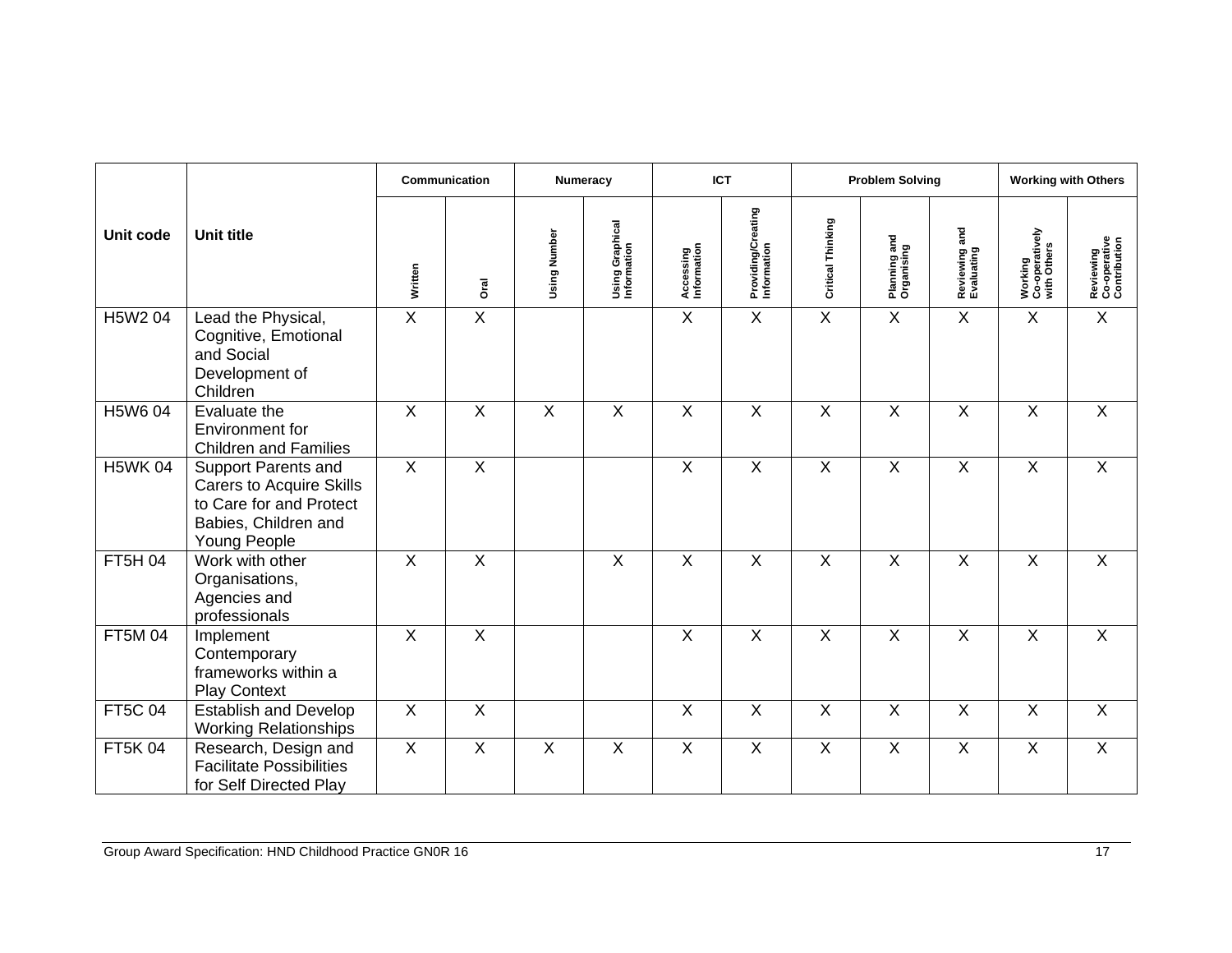### **5.4 Assessment strategy for the qualification**

| <b>Unit</b>                                   | <b>Assessment</b>                             |                                               |                           |                           |  |  |
|-----------------------------------------------|-----------------------------------------------|-----------------------------------------------|---------------------------|---------------------------|--|--|
|                                               | <b>Outcome 1</b>                              | <b>Outcome 2</b>                              | <b>Outcome 3</b>          | <b>Outcome 4</b>          |  |  |
| <b>Childhood Practice: Enhanced</b>           | Academic essay                                | Academic essay                                | Academic essay            | Academic essay            |  |  |
| <b>Professional Practice</b>                  | Reflective account                            | Reflective account                            | Reflective account        |                           |  |  |
| Childhood Practice: Leadership and            | Reflective report                             | Group presentation                            | Group presentation        | Group presentation        |  |  |
| Team Working                                  |                                               | supported by reflective                       | supported by reflective   | supported by reflective   |  |  |
|                                               |                                               | account                                       | account                   | account                   |  |  |
| Childhood Practice: Integrated and            | Integrated essay/report                       | Integrated essay/report                       | Integrated essay/report   | Integrated essay/report   |  |  |
| <b>Collaborative Working</b>                  | or presentation                               | or presentation                               | or reflective log         | or reflective log         |  |  |
|                                               | supported by a report                         | supported by a report                         |                           |                           |  |  |
| Childhood Practice: Policy to                 | Group presentation                            | Group presentation                            | Academic essay or         | Academic essay or         |  |  |
| Practice                                      | supported by reflective<br>account            | supported by reflective<br>account            | poster and reflective log | poster and reflective log |  |  |
|                                               |                                               |                                               |                           |                           |  |  |
| Childhood Practice: Pedagogical<br>Approaches | Group presentation<br>supported by reflective | Group presentation<br>supported by reflective | Academic essay            | Academic essay            |  |  |
|                                               | account                                       | account                                       |                           |                           |  |  |
| <b>SVQ Units</b>                              |                                               |                                               |                           |                           |  |  |
| Take Responsibility for the                   | Reflective account of                         | Common knowledge                              |                           |                           |  |  |
| <b>Continuing Professional</b>                | practice, direct                              | integrated into reflective                    |                           |                           |  |  |
| Development of Yourself and Others            | observation,                                  | account, project or                           |                           |                           |  |  |
|                                               | professional discussion,                      | assignment                                    |                           |                           |  |  |
|                                               | witness testimony, work                       |                                               |                           |                           |  |  |
|                                               | product                                       |                                               |                           |                           |  |  |
| Lead Curriculum Provision of Early            | Reflective account of                         | Common knowledge                              |                           |                           |  |  |
| <b>Education for Children</b>                 | practice, direct                              | integrated into reflective                    |                           |                           |  |  |
|                                               | observation,                                  | account, project or                           |                           |                           |  |  |
|                                               | Professional discussion,                      | assignment                                    |                           |                           |  |  |
|                                               | witness testimony, work                       |                                               |                           |                           |  |  |
|                                               | product                                       |                                               |                           |                           |  |  |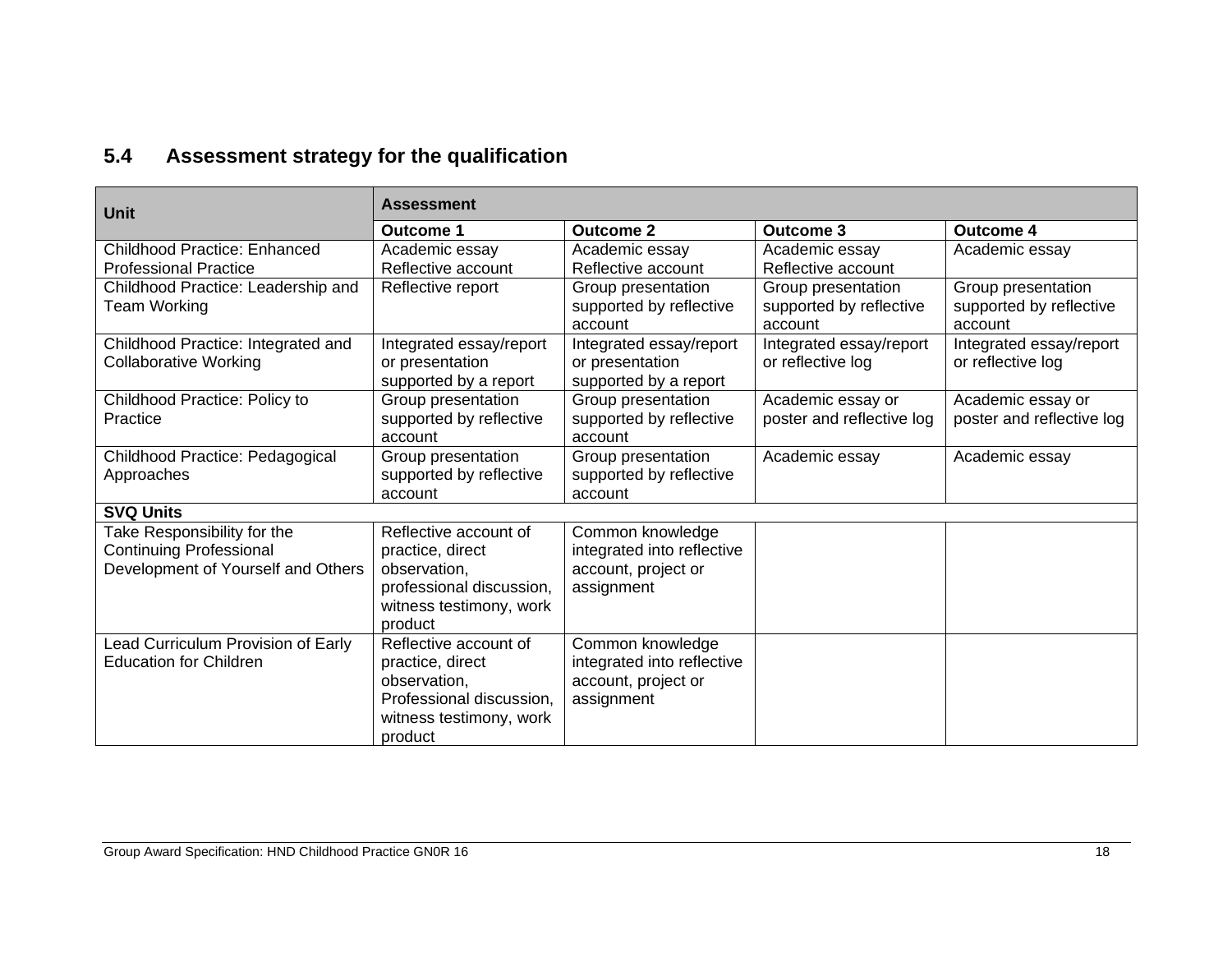| Unit                                                                                         | Assessment                                                                                                                  |                                                                                     |                  |                  |  |  |
|----------------------------------------------------------------------------------------------|-----------------------------------------------------------------------------------------------------------------------------|-------------------------------------------------------------------------------------|------------------|------------------|--|--|
|                                                                                              | <b>Outcome 1</b>                                                                                                            | <b>Outcome 2</b>                                                                    | <b>Outcome 3</b> | <b>Outcome 4</b> |  |  |
| Lead the Support of Children's<br>Communication                                              | Reflective account of<br>practice, direct<br>observation,<br>professional discussion,<br>witness testimony, work<br>product | Common knowledge<br>integrated into reflective<br>account, project or<br>assignment |                  |                  |  |  |
| Lead the Support for Children's<br>Creativity                                                | Reflective account of<br>practice, direct<br>observation,<br>professional discussion,<br>witness testimony, work<br>product | Common knowledge<br>integrated into reflective<br>account, project or<br>assignment |                  |                  |  |  |
| Lead the Support for Children's<br>Mathematical Learning, exploration<br>and Problem Solving | Reflective account of<br>practice, direct<br>observation,<br>professional discussion,<br>witness testimony, work<br>product | Common knowledge<br>integrated into reflective<br>account, project or<br>assignment |                  |                  |  |  |
| Childhood Practice: Graded Unit 2                                                            | Research project<br>presented to cover the<br>three aspects of the<br>graded unit                                           |                                                                                     |                  |                  |  |  |
| Managing the Implementation of the<br>Values and Principles of Playwork                      |                                                                                                                             |                                                                                     |                  |                  |  |  |
| Sociology of Childhood                                                                       | Essay or report                                                                                                             | Essay or report                                                                     | Essay or report  | Reflective essay |  |  |
| Supporting and Managing the<br>Protection of Individuals                                     |                                                                                                                             |                                                                                     |                  |                  |  |  |
| <b>Childhood Practice and Social</b><br>Services: Applied Psychology                         | Report or integrated<br>assessment for all three<br>outcomes                                                                | Report                                                                              | Report           | N/A              |  |  |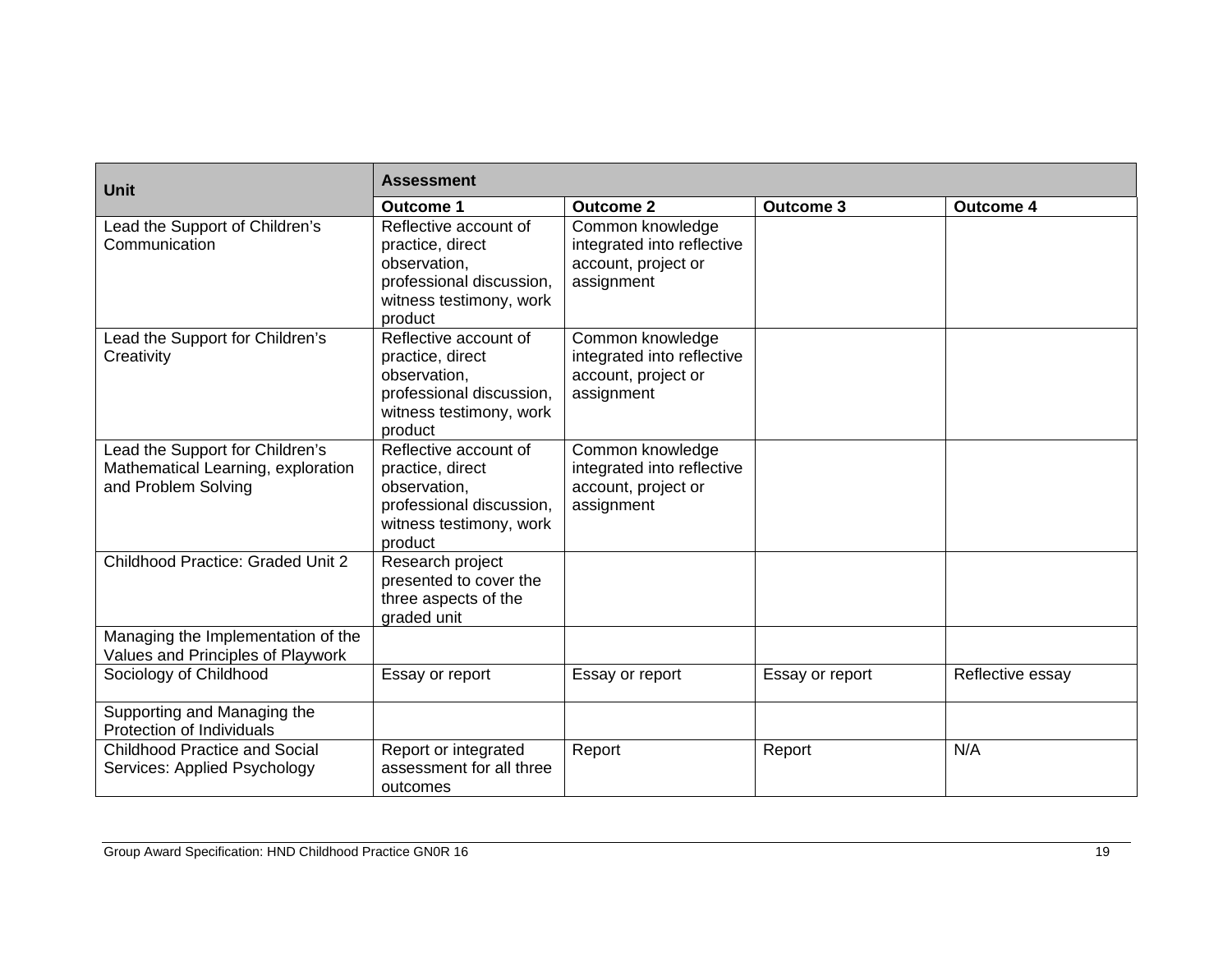| <b>Unit</b>                                                                                                     | <b>Assessment</b>                                                                                                           |                                                                                     |                  |                  |  |  |
|-----------------------------------------------------------------------------------------------------------------|-----------------------------------------------------------------------------------------------------------------------------|-------------------------------------------------------------------------------------|------------------|------------------|--|--|
|                                                                                                                 | <b>Outcome 1</b>                                                                                                            | Outcome 2                                                                           | <b>Outcome 3</b> | <b>Outcome 4</b> |  |  |
| <b>Childhood Practice and Social</b><br><b>Services: Applied Sociology</b>                                      | Report or integrated<br>assessment for all three<br>outcomes                                                                | Report                                                                              | Report           | N/A              |  |  |
| <b>SVQ Units</b>                                                                                                |                                                                                                                             |                                                                                     |                  |                  |  |  |
| Lead Provision for Babies and<br>Children in Partnership with Parents<br>and Carers                             | Reflective account of<br>practice, direct<br>observation,<br>professional discussion,<br>witness testimony, work<br>product | Common knowledge<br>integrated into reflective<br>account, project or<br>assignment |                  |                  |  |  |
| Lead the Physical, Cognitive,<br><b>Emotional and Social Development</b><br>of Children                         | Reflective account of<br>practice, direct<br>observation,<br>professional discussion,<br>witness testimony, work<br>product | Common knowledge<br>integrated into reflective<br>account, project or<br>assignment |                  |                  |  |  |
| Evaluate the Environment for<br><b>Children and Families</b>                                                    | Reflective account of<br>practice, direct<br>observation,<br>professional discussion,<br>witness testimony, work<br>product | Common knowledge<br>integrated into reflective<br>account, project or<br>assignment |                  |                  |  |  |
| Support Parents and Carers to<br>Acquire Skills to Care for and<br>Protect Babies, Children and Young<br>People | Reflective account of<br>practice, direct<br>observation,<br>Professional discussion,<br>witness testimony, work<br>product | Common knowledge<br>integrated into reflective<br>account, project or<br>assignment |                  |                  |  |  |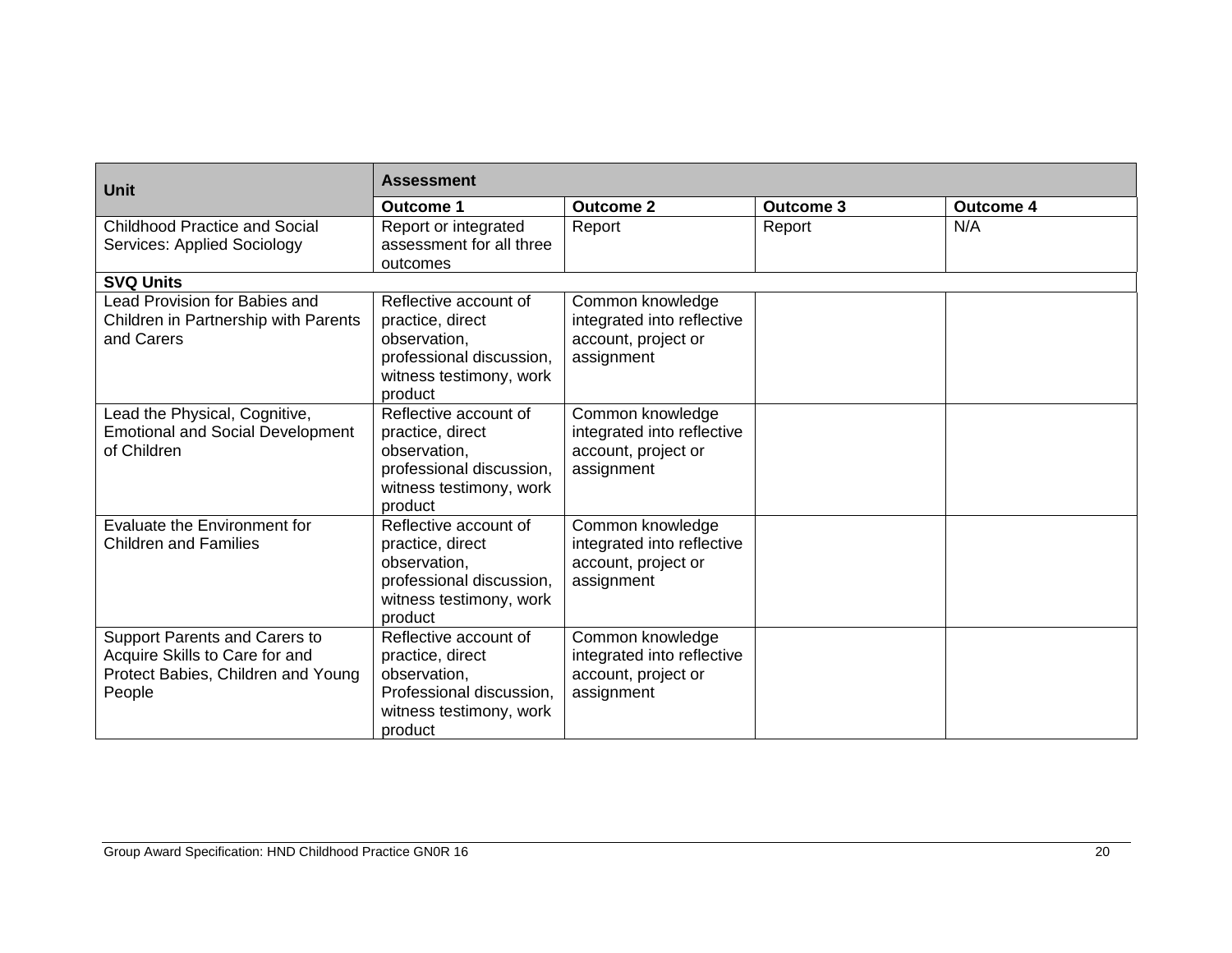| <b>Unit</b>                                                             | <b>Assessment</b>                                                                                                             |                                                                                            |                  |                  |  |  |
|-------------------------------------------------------------------------|-------------------------------------------------------------------------------------------------------------------------------|--------------------------------------------------------------------------------------------|------------------|------------------|--|--|
|                                                                         | <b>Outcome 1</b>                                                                                                              | <b>Outcome 2</b>                                                                           | <b>Outcome 3</b> | <b>Outcome 4</b> |  |  |
| Work with other Organisations,<br>Agencies and professionals            | Reflective accounts of<br>practice, direct<br>observation,<br>professional discussion,<br>witness testimony, work<br>products | Underpinning<br>knowledge integrated<br>into reflective accounts,<br>project or assignment |                  |                  |  |  |
| <b>Implement Contemporary</b><br>frameworks within a Play Context       | Reflective accounts of<br>practice, direct<br>observation,<br>professional discussion,<br>witness testimony, work<br>products | Underpinning<br>knowledge integrated<br>into reflective accounts,<br>project or assignment |                  |                  |  |  |
| <b>Establish and Develop Working</b><br>Relationships                   | Reflective accounts of<br>practice, direct<br>observation,<br>professional discussion,<br>witness testimony, work<br>products | Underpinning<br>knowledge integrated<br>into reflective accounts,<br>project or assignment |                  |                  |  |  |
| Research, Design and Facilitate<br>Possibilities for Self Directed Play | Reflective accounts of<br>practice, direct<br>observation,<br>professional discussion,<br>witness testimony, work<br>products | Underpinning<br>knowledge integrated<br>into reflective accounts,<br>project or assignment |                  |                  |  |  |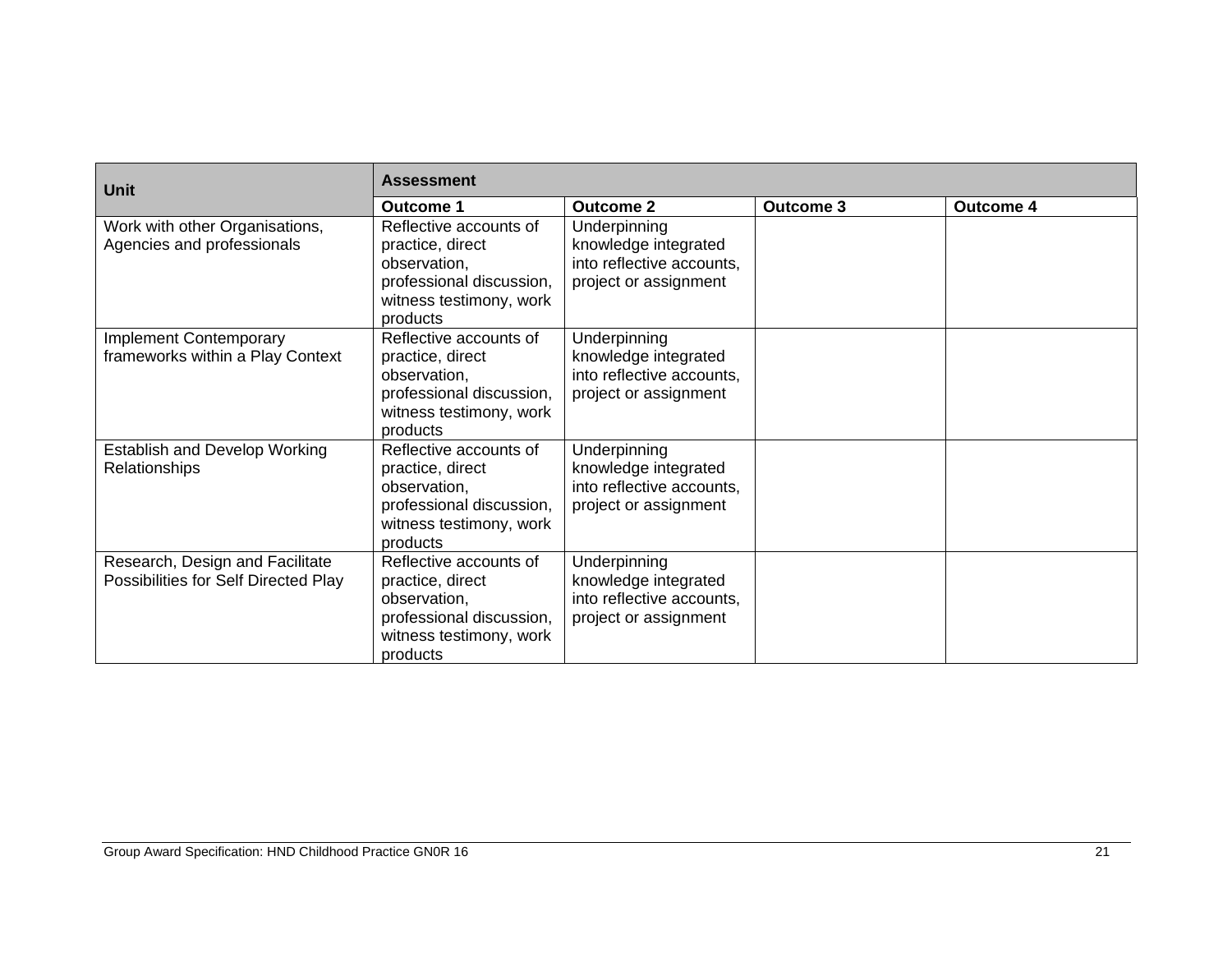## **6 Guidance on approaches to delivery and assessment**

An HND award comprises 240 credits with 120 at SCQF level 7 (practitioner award) and 120 at SCQF level 8

The 120 credits at SCQF level 8 component of the award, consists of five mandatory double credit HN Units at SCQF level 8 (80 credits), 2 credit mandatory SVQ units (minimum of 16 credits), a mandatory graded unit (8 credits) and two optional units allowing learners to achieve 120 SCQF credit points.

In order to achieve the HND Childhood Practice the learner must have a total of 240 credits at SCQF level 7 and 8. Learners will have previously achieved a practitioner qualification, as proscribed by SSSC, which will have differing amounts of credits attached. It is the responsibility of the centre to ensure that any deficiency in credits is addressed.

The qualification is matched to the Standard for Childhood Practice 2015 and aims to develop professional practice enabling learners to demonstrate an understanding of the skills necessary to lead effectively, work as part of a team and work collaboratively with others. Learners will develop an understanding of theoretical concepts and pedagogy in childhood practice.

The award will also enable learners to develop a critical understanding of local, national and international policies and legal frameworks which impact on their practice.

They will engage in personal reflection for continuous professional development.

This award would allow experienced practitioners to enhance their professional practice beyond their current role.

The award may be delivered in a variety of different ways which will reflect the learning, employment and development needs of individual learners and employing organisations. The award can be delivered on a full time basis with a childhood practice placement. However another method of delivery could be to learners who are currently in full or part time employment and may wish to study on a part time basis.

Modes of delivery could include classroom learning, online, distance learning or a combination of these methods.

It is recommended that assessments are integrated where the opportunity arises. While each HN Unit has very specific evidence requirements and assessment guidance it is strongly recommended that where overlaps between units occurs an assessment from one unit should be considered to meet some or all of the evidence requirements from other units to avoid the possibility of over assessment.

In relation to the SVQ 4 units evidence from the HN Units could provide some of the elements of the common knowledge or alternatively learners may have evidence within reflective accounts of practice which will meet some of the evidence requirements for the HN Units.

### **6.1 Sequencing/integration of units**

Guidance will be available for centres to illustrate where possible integration of units and assessments may occur.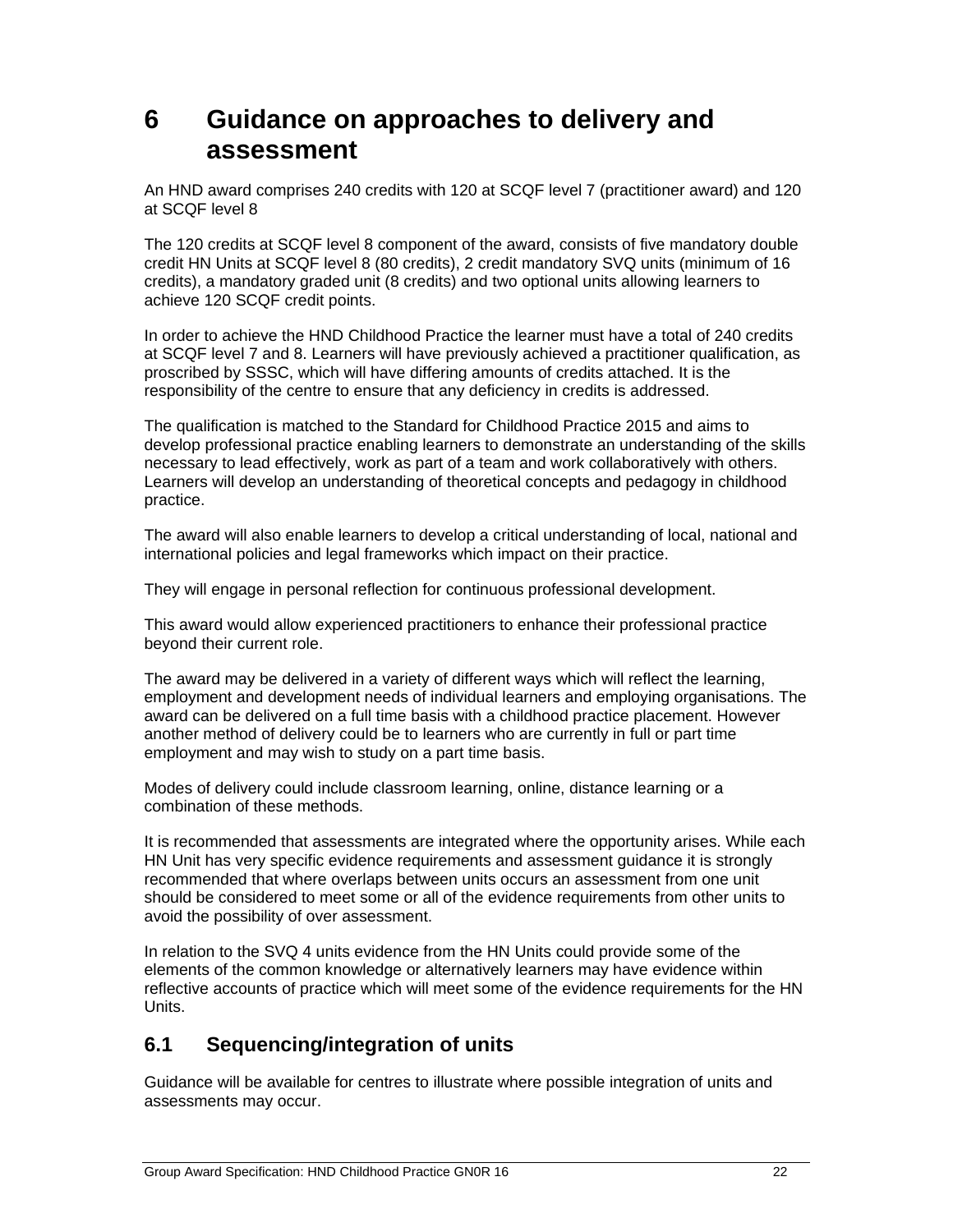It is suggested that centres consider beginning with the unit *Childhood Practice: Enhanced Professional Practice* to allow learners to reflect on their role and its impact on professional childhood practice. Further guidance on this aspect of the award will also be available from SQA.

### **6.2 Recognition of prior learning**

SQA recognises that learners gain knowledge and skills acquired through formal, non-formal and informal learning contexts.

In some instances, a full group award may be achieved through the recognition of prior learning. However, it is unlikely that a learner would have the appropriate prior learning and experience to meet all the requirements of a full group award.

The recognition of prior learning may not be used as a method of assessing in the following types of units and assessments:

- ◆ HN Graded Units
- Course and/or external assessments
- Other integrative assessment units (which may or not be graded)
- Certain types of assessment instruments where the standard may be compromised by not using the same assessment method outlined in the unit
- Where there is an existing requirement for a licence to practice
- Where there are specific health and safety requirements
- Where there are regulatory, professional or other statutory requirements
- Where otherwise specified in an assessment strategy

More information and guidance on the *Recognition of Prior Learning* (RPL) may be found on our website **www.sqa.org.uk**.

The following sub-sections outline how existing SQA unit(s) may contribute to this group award. Additionally, they also outline how this group award may be recognised for professional and articulation purposes.

### **6.2.1 Articulation and/or progression**

In order to achieve the HND Childhood Practice the learner must have a total of 240 credits at SCQF level 7 and 8. Learners will have previously achieved a practitioner qualification, as proscribed by SSSC, which will have differing amounts of credits attached. It is the responsibility of the centre to ensure that any deficiency in credits is addressed.

The HND may be accepted by universities who offer the BA Childhood Practice award. The level of articulation is at the discretion of individual universities.

### **6.2.2 Transitional arrangements**

Due to the substantial changes to the new HND Childhood Practice in relation to the knowledge and skills required there are no transitional arrangements.

#### **6.2.3 Credit transfer**

Due to the substantial changes in the knowledge and skills required there are no opportunities for credit transfer.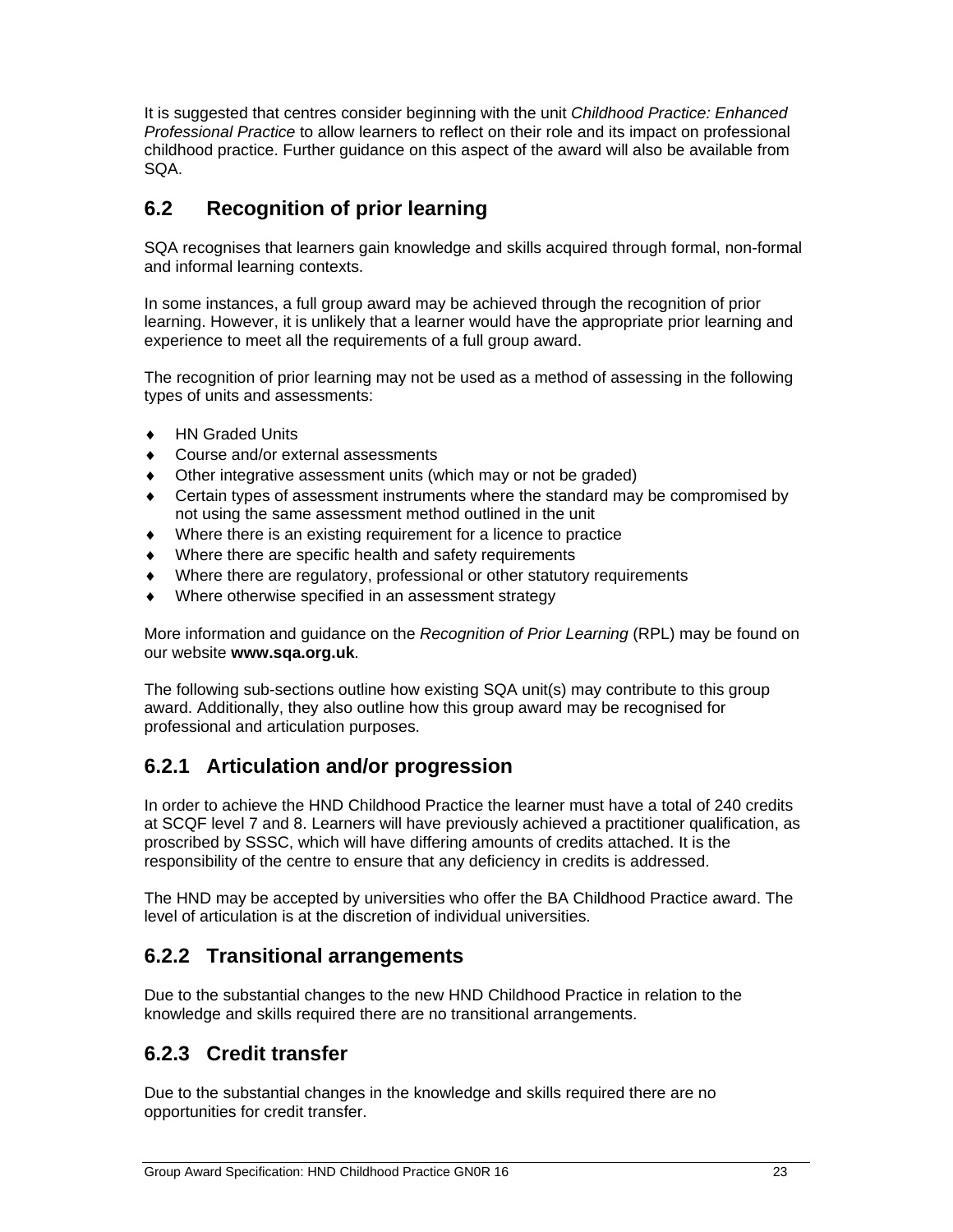### **6.3 Opportunities for e-assessment**

All units in this award would lend themselves to e-learning and e-assessment. Centres who offer this type of delivery are responsible for ensuring that their systems meet the necessary SQA guidance.

However, it is recommended that centres create the opportunity for learners to be involved with other learners in order to facilitate a sharing of professional practice.

### **6.4 Support materials**

Guidance on integration of assessments will be available on the SQA secure site.

#### **6.5 Resource requirements**

It is recommended that staff in centres delivering this award have appropriate current knowledge and understanding of legislation, policy, guidance and frameworks in relation to childhood practice.

## **7 General information for centres**

#### **Equality and inclusion**

The unit specifications making up this group award have been designed to ensure that there are no unnecessary barriers to learning or assessment. The individual needs of learners will be taken into account when planning learning experiences, selecting assessment methods or considering alternative evidence. Further advice can be found on our website **www.sqa.org.uk/assessmentarrangements**.

#### **Internal and external verification**

All instruments of assessment used within this/these qualification(s) should be internally verified, using the appropriate policy within the centre and the guidelines set by SQA.

External verification will be carried out by SQA to ensure that internal assessment is within the national guidelines for these qualifications.

Further information on internal and external verification can be found in *SQA's Guide to Assessment* **(www.sqa.org.uk/GuideToAssessment)**.

## **8 Glossary of terms**

**Embedded Core Skills:** is where the assessment evidence for the unit also includes full evidence for complete Core Skill or Core Skill components. A learner successfully completing the unit will be automatically certificated for the Core Skill. (This depends on the unit having been successfully audited and validated for Core Skills certification.)

**Finish date:** The end of a group award's lapsing period is known as the finish date. After the finish date, the group award will no longer be live and the following applies:

- Candidates may not be entered for the group award
- The group award will continue to exist only as an archive record on the Awards Processing System (APS)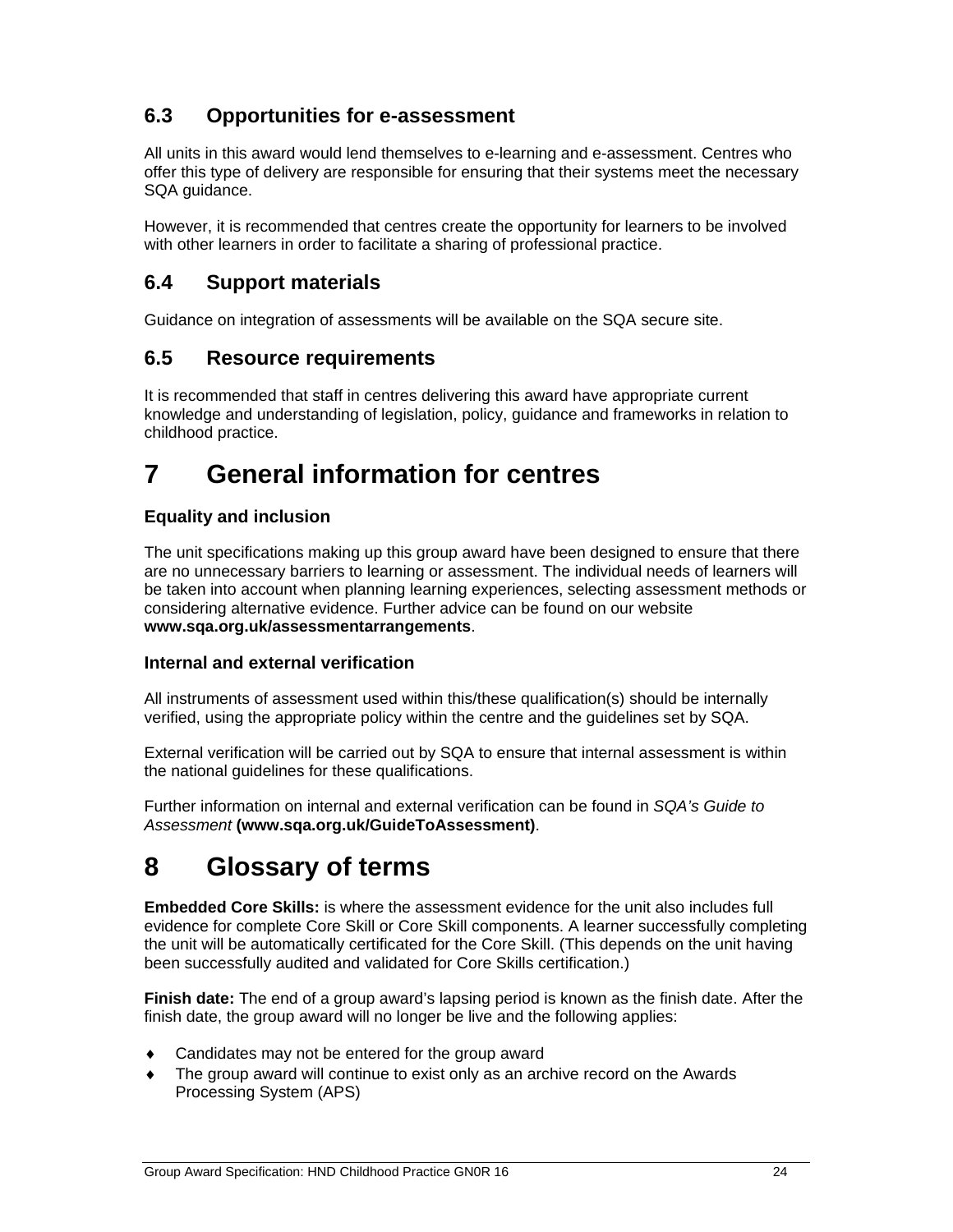**Graded unit:** Graded units assess learners' ability to integrate what they have learned while working towards the units of the group award. Their purpose is to add value to the group award, making it more than the sum of its parts, and to encourage learners to retain and adapt their skills and knowledge.

**Lapsing date:** When a group award is entered into its lapsing period, the following will apply:

- The group award will be deleted from the relevant catalogue.
- The group award specification will remain until the qualification reaches its finish date at which point it will be removed from SQA's website and archived
- No new centres may be approved to offer the group award.
- Centres should only enter candidates whom they expect to complete the group award during the defined lapsing period.

**SQA credit value:** The credit value allocated to a unit gives an indication of the contribution the unit makes to an SQA group aaward. An SQA credit value of 1 given to an SQA unit represents approximately 40 hours of programmed learning, teaching and assessment.

**SCQF:** The Scottish Credit and Qualification Framework (SCQF) provides the national common framework for describing all relevant programmes of learning and qualifications in Scotland. SCQF terminology is used throughout this guide to refer to credits and levels. For further information on the SCQF visit the SCQF website at **www.scqf.org.uk**.

**SCQF credit points:** SCQF credit points provide a means of describing and comparing the amount of learning that is required to complete a qualification at a given level of the Framework. One National Unit credit is equivalent to 6 SCQF credit points. One National Unit credit at Advanced Higher and one Higher National Unit credit (irrespective of level) is equivalent to 8 SCQF credit points.

**SCQF levels:** The level a qualification is assigned within the framework is an indication of how hard it is to achieve. The SCQF covers 12 levels of learning. HNCs and HNDs are available at SCQF levels 7 and 8 respectively. Higher National Units will normally be at levels 6–9 and graded units will be at level 7 and 8. National Qualification Group Awards are available at SCQF levels 2–6 and will normally be made up of National Units which are available from SCQF levels 2–7.

**Subject unit:** Subject units contain vocational/subject content and are designed to test a specific set of knowledge and skills.

**Signposted Core Skills:** refers to opportunities to develop Core Skills arise in learning and teaching but are not automatically certificated.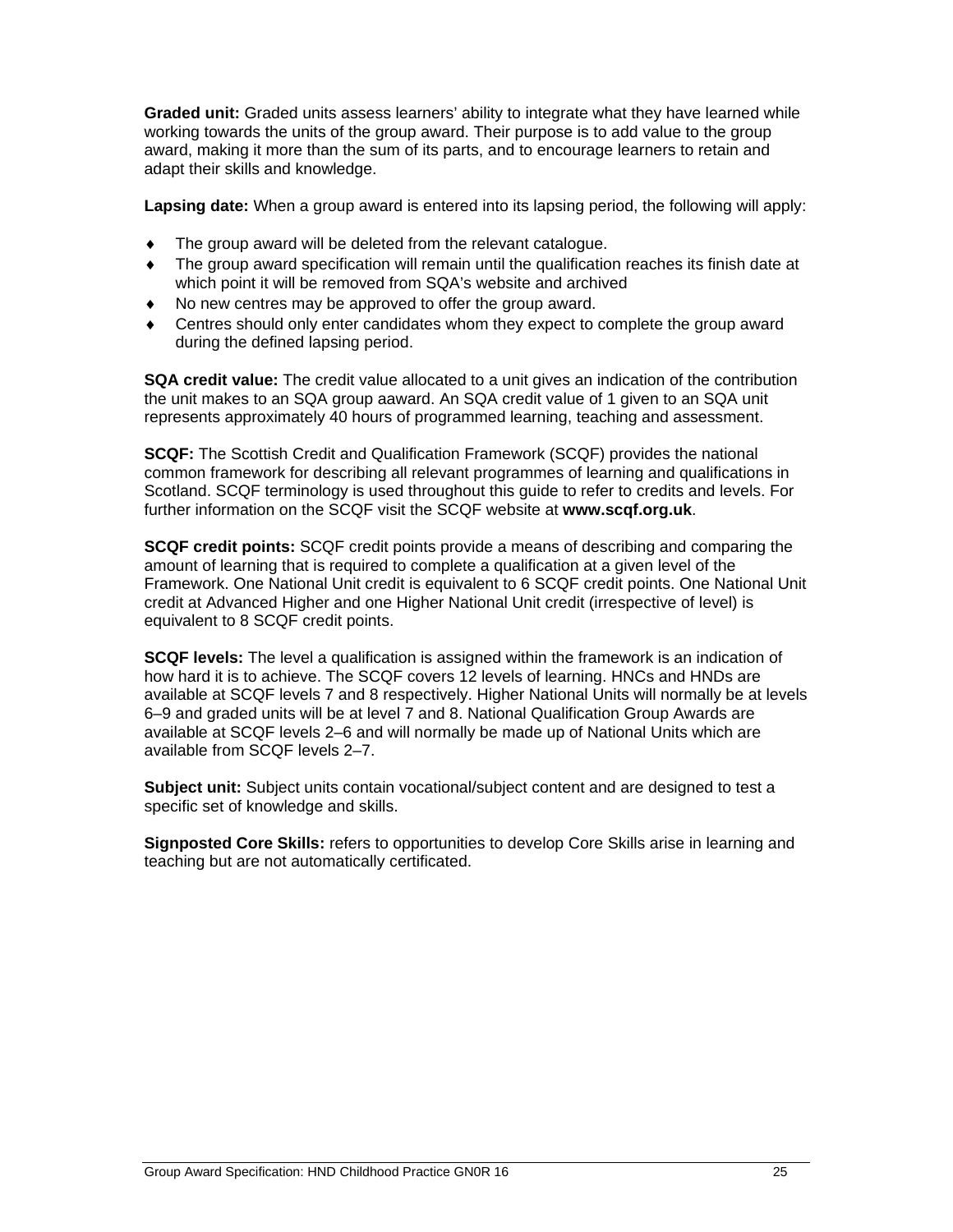### **History of changes**

It is anticipated that changes will take place during the life of the qualification and this section will record these changes. This document is the latest version and incorporates the changes summarised below. Centres are advised to check SQA's APS Navigator to confirm they are using the up to date qualification structure.

**NOTE:** Where a unit is revised by another unit:

- No new centres may be approved to offer the unit which has been revised.
- Centres should only enter candidates for the unit which has been revised where they are expected to complete the unit before its finish date.

| <b>Version</b><br><b>Number</b> | <b>Description</b> | <b>Date</b> |
|---------------------------------|--------------------|-------------|
|                                 |                    |             |
|                                 |                    |             |
|                                 |                    |             |
|                                 |                    |             |
|                                 |                    |             |
|                                 |                    |             |
|                                 |                    |             |
|                                 |                    |             |
|                                 |                    |             |
|                                 |                    |             |
|                                 |                    |             |
|                                 |                    |             |

### **Acknowledgement**

SQA acknowledges the valuable contribution that Scotland's colleges have made to the development of this qualification.